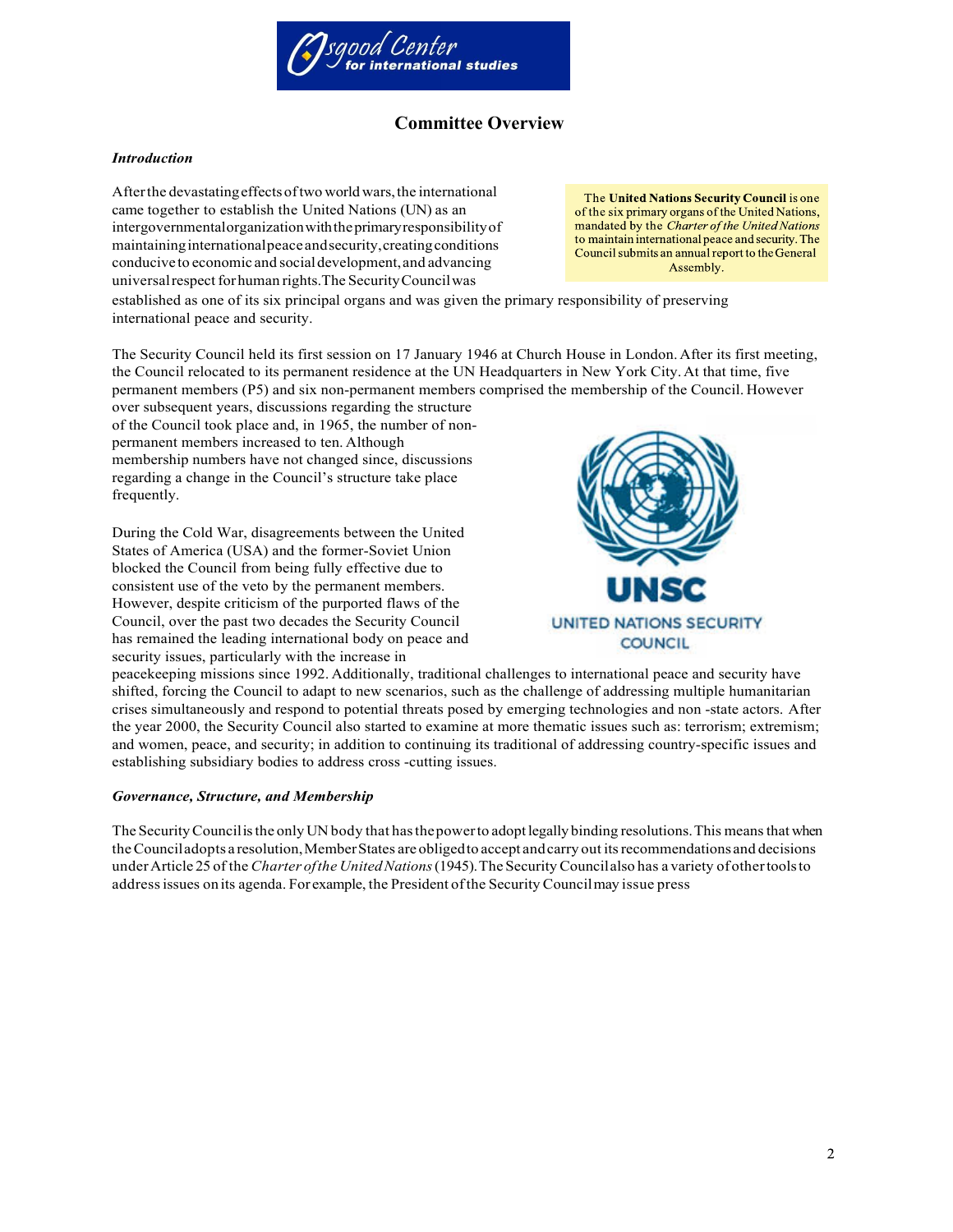

statements or presidential statements to communicate the Council's position. Although these are not legally binding, such statements are used to bring attention to important issues and to recommend solutions to conflicts.

#### *Membership*

The Security Council is comprised of five permanent members and 10 nonpermanent members. The five permanent members of the Security Council are China, France, the Russian Federation, the United Kingdom of Great Britain and Northern Ireland, and the United States of America. Every year, the General Assembly elects five of the 10 nonpermanent members for a two-year term. Elections for non-permanent seats on the Council can be extremely competitive, with countries expressing interest and campaigning years in advance. Countries



elected to serve on the Security Council are expected to represent the interests of their region; they usually have an influence at the international level and demonstrate leadership in specific areas of interest to their foreign policy. Security Council elections are held in June, six months before the term starts. This changeallows Member States ample time to prepare for their new role. The 10 non-permanent members represent countries from five groups: Africa, the Asia-Pacific Group, Latin America and the Caribbean, the Eastern European Group, and Western European and Other.Belgium, Dominican Republic, Estonia, Germany, Indonesia, Niger, Saint Vincent and the grenadines, South Africa, Tunisia, and Vietnam are the non-permanent members through the end of 2020.

#### *Presidency*

Each member of the Security Council holds the presidency of the Council for one month, rotating according to alphabetical order. Security Council meetings can be held at any time when convened by the President, and by the request of any Member State. Under Rule 1 of the Provisional Rules of Procedure of the Security Council, the President shall call a meeting if a dispute or situation requires the Council's attention.

#### *Participation*

Any Member State of the UN may attend the Council's sessions if the body decides to extend an invitation. Member States are invited if the Security Council is discussing an issue that directly concerns the interests of the Member State.Invited Member States do not have the right to vote, but are allowed to submit proposals and draft resolutions. Furthermore, those Member States can inform the Council about a current crisis in their region. However, such proposals may only be put to a vote at the request of a member of the Council.

#### *Subsidiary Organs*

TheSecurityCouncilhas many subsidiary bodies,which are established underArticle29oftheCharter,including:the InternationalCriminal Tribunalfor the Former Yugoslavia (ICTY); the InternationalCriminal Tribunalfor Rwanda (ICTR); sanctions committees;and standingandad hoc committees,such as the AdHoc Sub-Committee on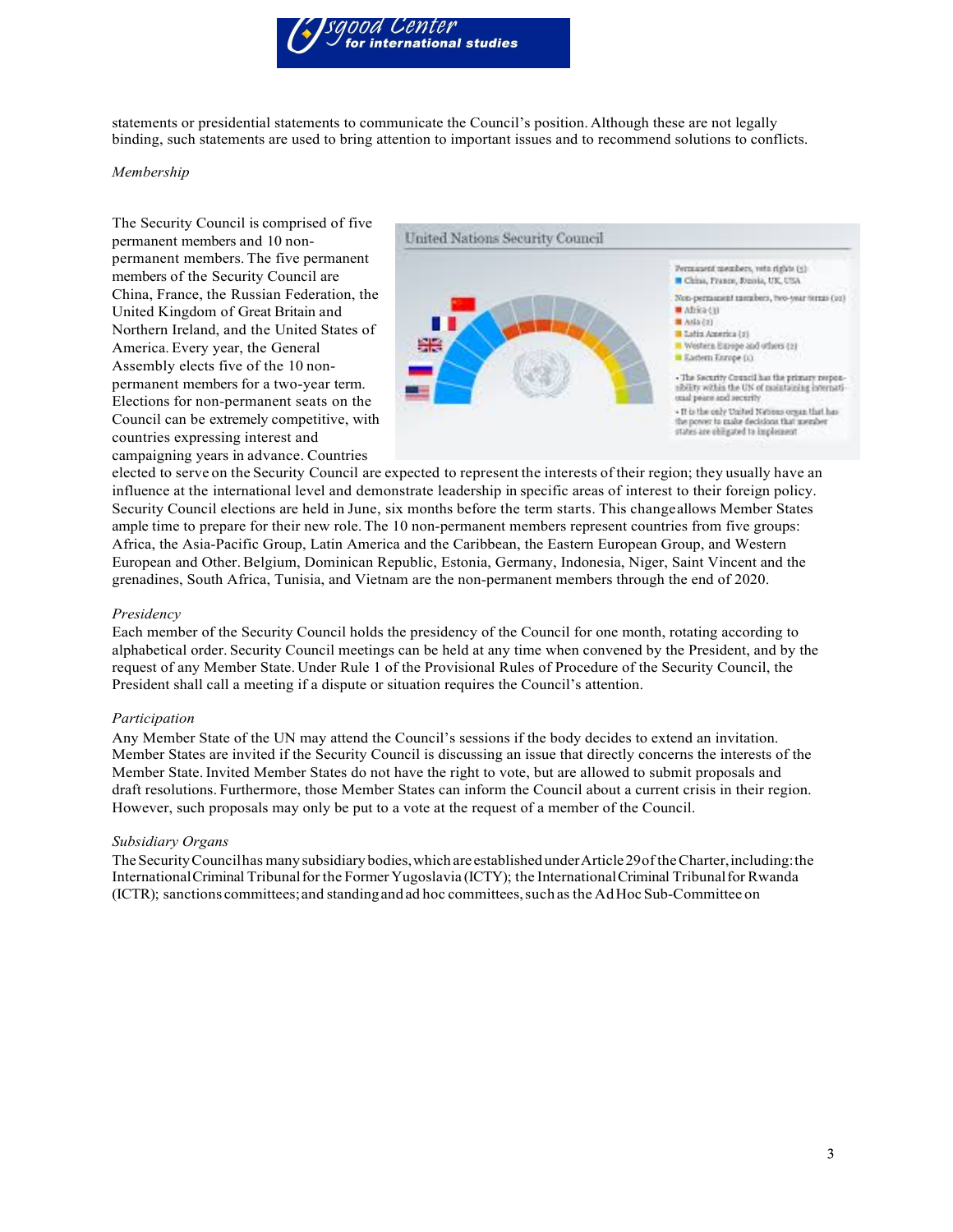

Namibia. The Peacebuilding Commission (PBC) is a body that reports jointly to the General Assembly and the Security Council. Additionally, Security Council Member States participate in various working groups, which discuss the topics of concern of the Security Council, such as the Working Group on Children and Armed Conflict.

These working groups consist of some or all of the Security Council Member States and can focus on regional issues or improving the working methods of the Security Council itself.The Security Council is also responsible for determining if, when, and where a peacekeeping operation is needed. A peacekeeping operation is created through an adopted Security Council resolution, and the Council must monitor the operation through reports issued by the Secretary-General, as well as specific Security Council meetings.

#### *Voting*

Every Member State of the Security Council has one vote.Votes on all matters require an affirmative vote of nine Member States. However, if one of the five permanent members of the Security Council votes "no" on a matter of substance, such as a draft resolution, it does not pass. This is known as the "veto power." In the 1950s, Security Council Member States, in particular the former Soviet Union, made frequent use of their veto power, but its usage declined in the 1960s, rising again in the 1970s and 1980s. In the last decades, the use of the veto power has been on a comparatively low level. In recent years, the Council has adopted many resolutions by consensus and has only been divided on a very limited number of issues, a prominent example being the case of Syria.

#### *Mandate, Functions, and Powers*

The mandate of the Security Council is to maintain international peace and security, and to take action whenever peace and security is threatened. The Council's authority is particularly relevant with respect to the UN's four primary purposes as specified in the *Charter of the United Nations*: maintaining international peace and security; developing friendly relations among nations; cooperating in solving international problems; promoting respect for human rights, as well as being a center for harmonizing the actions of nations. Chapters VI and VII of the Charter specifically concern the Security Council and the range of actions that can be taken when settling disputes. Although the main goal is always to dissolve the disputes, Chapter VI aims to achieve this by peaceful means, whereas Chapter VII explores further actions that can be taken. As noted in Chapter VI, the role of the Security Council is to determine the severity of the dispute brought before the body and the impact of the dispute internationally. The Security Council is responsible for making recommendations to broker peace that take into consideration the previously attempted measures by the parties involved. Under Chapter VII, the Security Council has the authority to implement provisional measures aimed to de-escalate the situation. If the provisional measures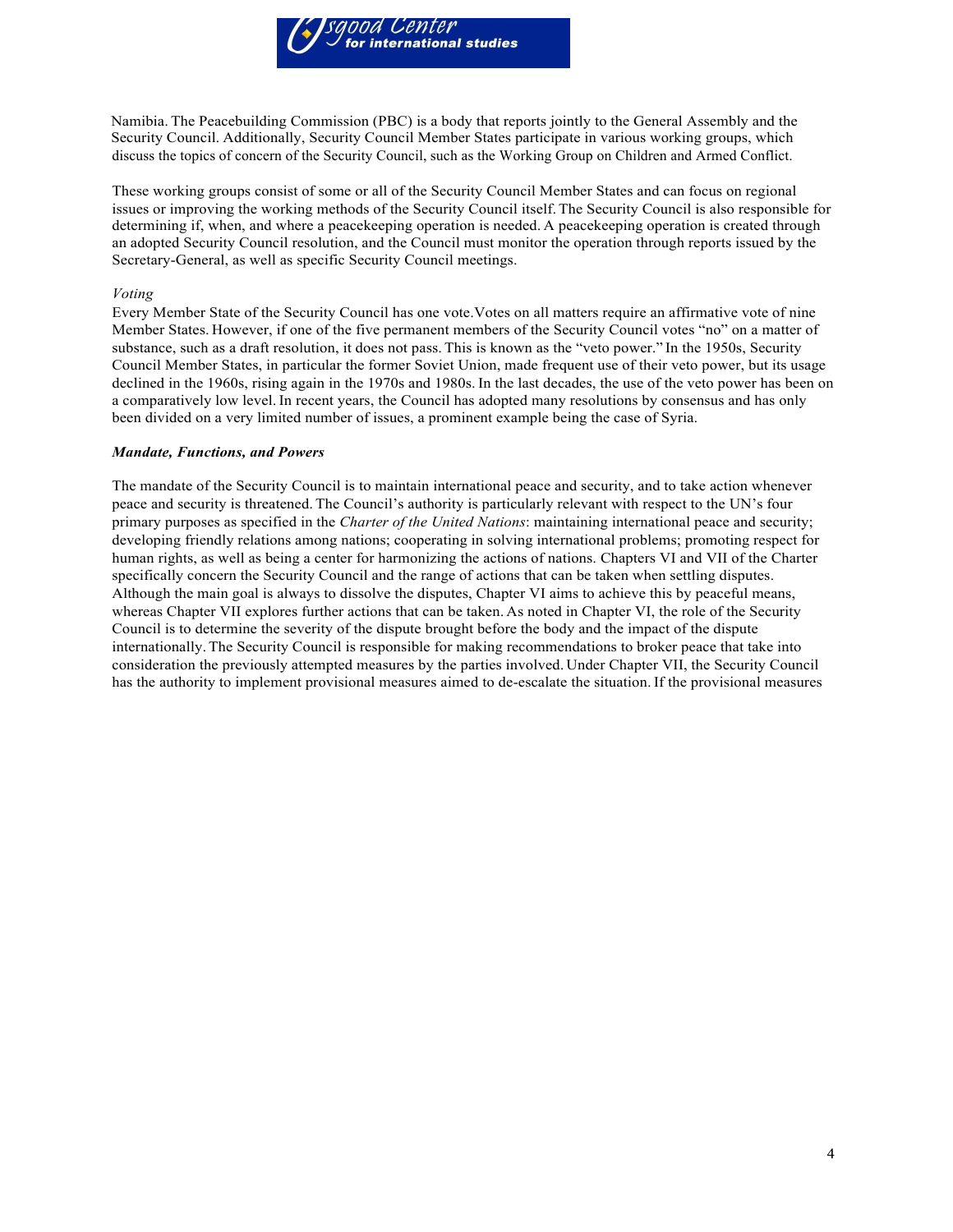

are ignored or are unsuccessful, the Security Council may decide to call upon military forces to act on behalf of the UN. The Charter provides the Security Council with several powers to guarantee international security:

- **Sanctions:** Pursuant to Article 41 in the Charter, the Council can call on its members to apply economic sanctions and other measures not involving the use of force to prevent or end violence. These include economic sanctions,financial penalties and restrictions, travel bans, severance of diplomatic relations, and blockades. It may further mandate arms embargoes, enforce disarmament, or call upon international criminal mechanisms to become active.
- **Diplomatic Tools:** The Council is mandated to investigate any dispute or situation that might lead to aggressions between states orother non-state groups orwithin states'territories. To do so, it may "recommend methods of adjusting such disputes orthe terms ofsettlement; formulate plans for the establishment of a system to regulate armaments; determine the existence of a threat to the peace or act of aggression, and recommend what action should be taken."
- **Military Action:** Aside from diplomatic instruments, the Council may also take military action against a state or other entity threatening international peace and security and may further decide on the deployment of troops or observers. Article 39 of the Charter states that the Council "shall determine the existence of any threat to the peace, breach of the peace, or act of aggression." The Council may also decide upon the deployment of new UN peacekeeping operations to be led by the Department of Peacekeeping Operations (DPKO), as well as the extensions of their mandates and subsequent modification or drawdown of any troops.
- **Partnerships:** The Council also cooperates with a number of international and regional organizationsas wellas non-governmentalorganizationsto implementits decisions. Cooperation between the Security Council and UN-related organizations, such as the Organisation for the Prohibition of Chemical Weapons, is significant, but partnerships with independent IOs, such as the North Atlantic Treaty Organization (NATO) and the African Union (AU), are also of paramount importance foraddressinga broad range ofissuessuchasterrorism,disarmament,nuclearnonproliferation, and extreme violence fromnon-state actors.

#### *Recent Sessions and Current Priorities*

In 2019, the Security Council held 285 meetings, issued 15 presidential statements, and adopted 26 resolutions.The Security Council has focused efforts to consider the country and region specific situations in its agenda. With a particular focus on the Middle East region, the Council has drafted several resolutions to address the situation in Mali, Yemen, and Syria.

Mali has been struggling with issues of safety of its citizens, ineffective governance, and economic and political instability, which has been exacerbated by nepotism and corruption in government. In 2019, the Security Council adopted resolution 2480, which urges the Malian government to accelerate the implementation of the Agreement on Peace and Reconciliation in Mali within a realistic and binding timeline. The Council also adopted resolution 2478 on 26 June 2019, renewing its sanctions regime against individuals and entities in the Democratic Republic of the Congo until 1 July 2020.

Yemen is the poorest country in the Middle East and suffers from corruption, poverty and unrest from Houthi militia. To address the ongoing conflict in Yemen, the Security Council adopted resolution 2481 on 15 July 2019 to extend the mandate of the UN Mission to support the Hodeidah Agreement (UNMHA) until 15 January 2020. However, since mid-January, the bouts of violence and instability continue to persist throughout the region.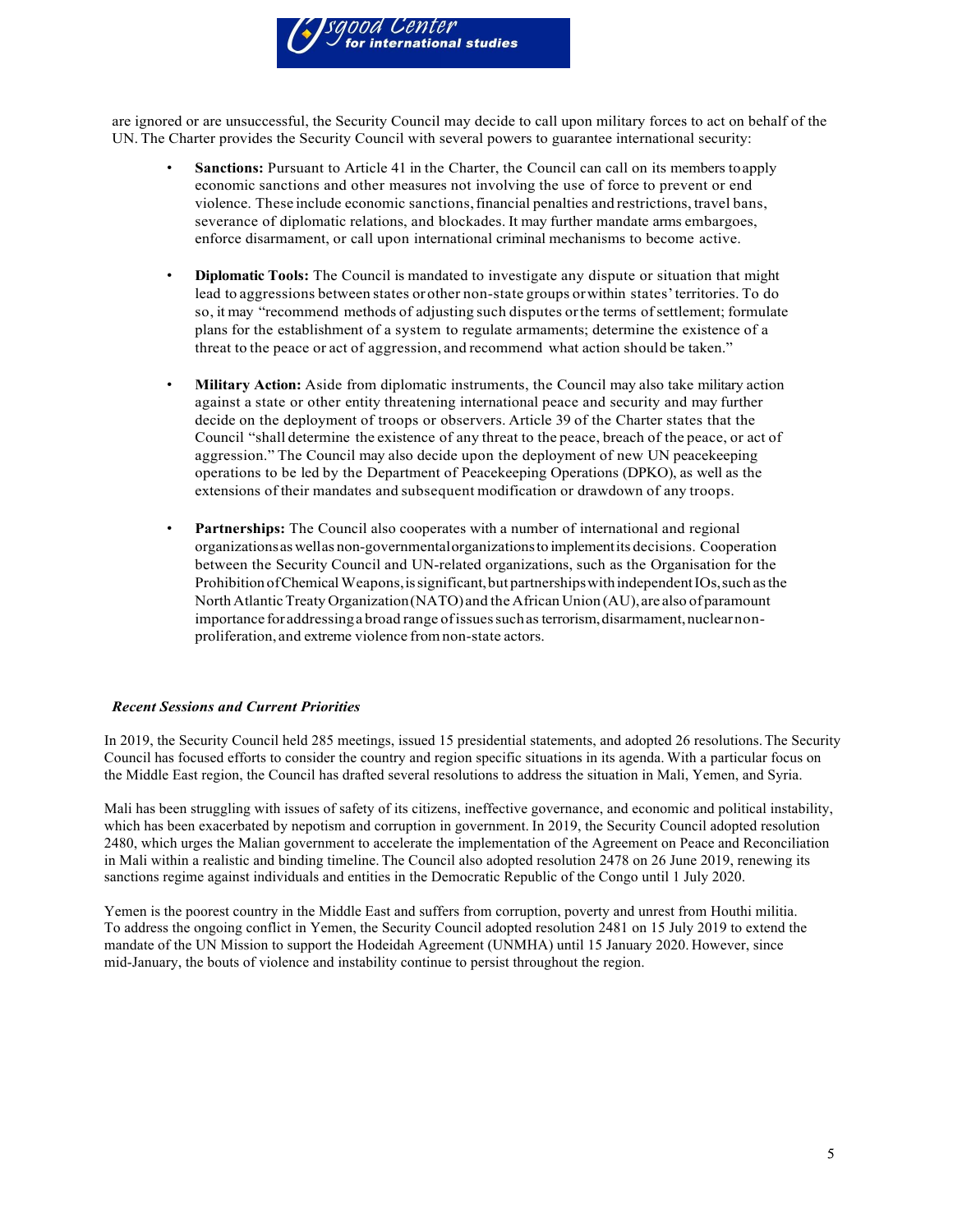

The conflict in Syria has led to over 5.6 million refugees and 6.1 internally displaced people. Security Council resolution 2477 on the situation in the Middle East, adopted 26 June 2019, calls on all parties in Syria to cooperate with and support the operations of the UN Disengagement Observer Forces (UNDOC) and urges parties to exercise restraint and prevent breaches of ceasefires in the region. The Council encouraged all parties to comply to a ceasefire and have started joint patrols from Russian and Turkish officials to enforce any opposition from Syrian rebels.

In addition to state and region-specific issues, the Security Council has discussed cross-cutting and thematic issues, such as threats to international peace and security, the financing of terrorism, and climate change, peace, and security.In 2019, the Security Council adopted resolution 2482 (2019) on "threats to international peace and security caused by international terrorism and organized crime" and 2462 (2019), which outlined measures to suppress the financing of terrorism. Resolution 2482 called upon Member States to enhance coordination towards a global response to international terrorism and organized crime. The resolution also urges Member States to investigate and dismantle organized crime networks involved in trafficking, and to review and implement legislation on issues such as sexual and gender-based violence in armed conflict by ensuring that domestic laws and regulations are in line with Member States' obligations under international law. Resolution 2462 calls for the UN Office of Counter- Terrorism (UNOCT) to play a leading role in identifying ways to suppress terrorist financing through expanding its focus and working closely with the Financial Action Task Force, an inter-governmental body that sets standards for combating money laundering and terrorist financing. The Secretary-General, in his tenth report (S/2020/95), provided updates about the threats posed by the Islamic State in Iraq and the Levant (ISIL or Da'esh) in February 2020 to urge Member States to assist in efforts to counter the threat to international security and peace.

The Security Council also urges the importance of addressing the safety and protection of civilians in armed conflict. The Council passed resolution 2474 (2019) on "protection of civilians in armed conflict - missing persons in armed conflict," and resolution 2475 (2019), on "protections of persons with disabilities in armed conflict." Resolution 2467 (2019) also added a measure to combat sexual violence in armed conflict.

In 2020, the Council stressed the importance of protecting children impacted by armed conflicts. The Security Council also urged for a conflict prevention strategy to target the younger population and called additional provisions in peace negotiations and agreements to protect the children. Resolution 2419 (2018) outlines the role of youth in conflict prevention. Security Council resolution 2250 on Youth, Peace and Security in 2015, which highlights specific instances where youth participation and inclusion can occur, such as in civil and political engagement, humanitarian assistance, and civil society. This will help integrate and enable young individuals in decision processes and promote international peace and security

#### *Conclusion*

As the international community faces increasing asymmetrical threats from non-state actors and transnational organized crime, the Security Council's role in maintaining international peace and security continues to evolve. 80 The current situations in Somalia, Mali, Libya, the Korean peninsula, and the region of Western Sahara still cause divisions among Council members. As these conflicts prolong, the Council's decision-making process, Specifically the veto power of the five permanent members, remain controversial. However, as the Security Council is the only UN body with the power to adopt binding resolutions, it remains an important global entity for maintaining international peace and security.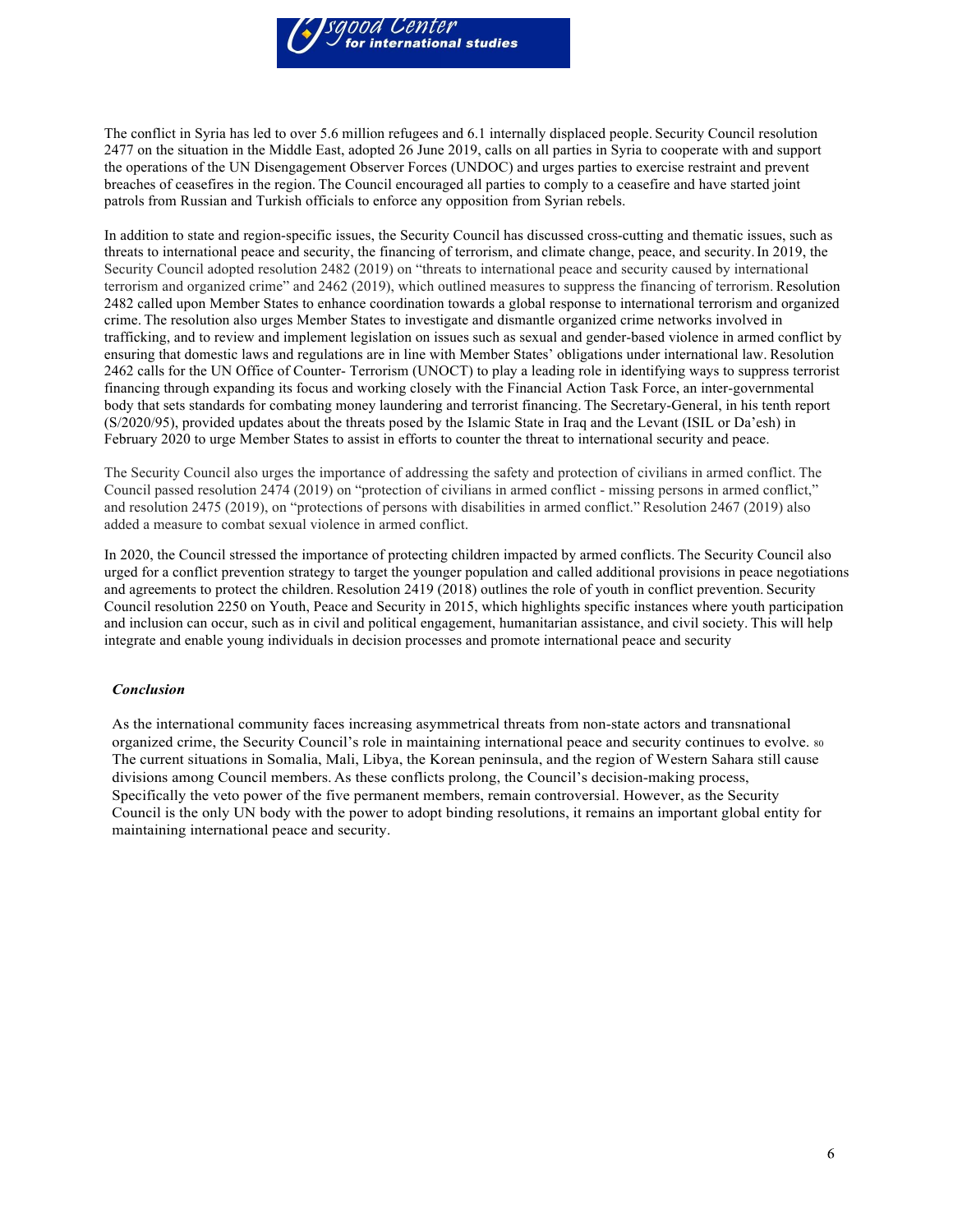

## **Annotated Bibliography**

*Charter of the United Nations*. (1945). Retrieved 23 April 2018 from: http://www.un.org/en/charter-unitednations/index.html

*As the fundamental principles of the Security Council are established in the Charter, this document should be the first resource to consider. Article 23, which sets the membership structure for the Security Council and Articles 23 to 26, which discuss its basic functions and powers, are important for understanding both the structure and function of the Security Council. In addition, Articles 27 to 32 explain the Council's voting procedure and its overall structure. Delegates will find Chapters VI and VII most helpful when researching the mandate, powers, and limitations of the Security Council, and while at the conference simulating the body.*

Council on Foreign Relations. (2013). *CFR Backgrounders: The UN Security Council* [Website]. Retrieved 23 April 2018 from: https://www.cfr.org/backgrounder/un-security-council

*The Council on Foreign Relations provides a comprehensive introduction into the structure and work of the Security Council and therefore constitutes a good starting point for more detailed research. The website discusses the Council's powers and possibilities in taking coercive actions and addresses broadly discussed issues as criticism to the Security Council's structure as well as possible reforms. In addition, the website contains links on further resources on the Security Council and recent international security issues as, for example, the Global Governance Monitor, which evaluates the international regime for armed conflict.*

Cousens, E. & D. Malone. (2004). Conflict Prevention, *The UN Security Council: From the Cold War to the 21st Century.* Boulder, Colorado: Lynne Rienner Publishers, Inc.

*This volume provides readers with a detailed overview of the Security Council and its past and present challenges. This book touches upon many of the Council's themes, institutions, and operations, explaining the Council's structure in depth. As it discusses major operations on four continents, the document can be a useful tool for delegates' understanding of detailed analysis on various international security crises.*

Hanhimäki, J. M. (2008). *The United Nations: A Very Short Introduction* . New York, New York: Oxford University Press.

*In providing an overview of the history, structure, mandate, and perspective of the UN, this volume also includes a comprehensive section on the Security Council, as well as a separate chapter on peacekeeping and peacebuilding. The book offers a succinct explanation of the Council's political and operational constraints, including the veto power principle. It further provides delegates with a general overview of the importance of the Security Council for international security from its creation until now. Due to its comprehensive contents, this book may serve delegates as a good first starting point for further research on the Security Council as well as on international power relations.*

United Nations, Security Council. (2017). *What is the Security Council?* [Website]. Retrieved 23 April 2018 from: http://www.un.org/en/sc/about/

This website gives an overview of the Security Council's history, its mandate, and its basic functions and powers. It *is a key resource and a solid* foundation for delegates' further research, *as*  it provides detailed information on how the Security Council works in practice. The website contains the body's provisional rules of procedure and a section on frequently asked questions. The latter is particularly useful when it comes to understanding the Council's functions and powers. Delegates will find on this website detailed information about the Council's recent sessions as well as other worth noting outputs.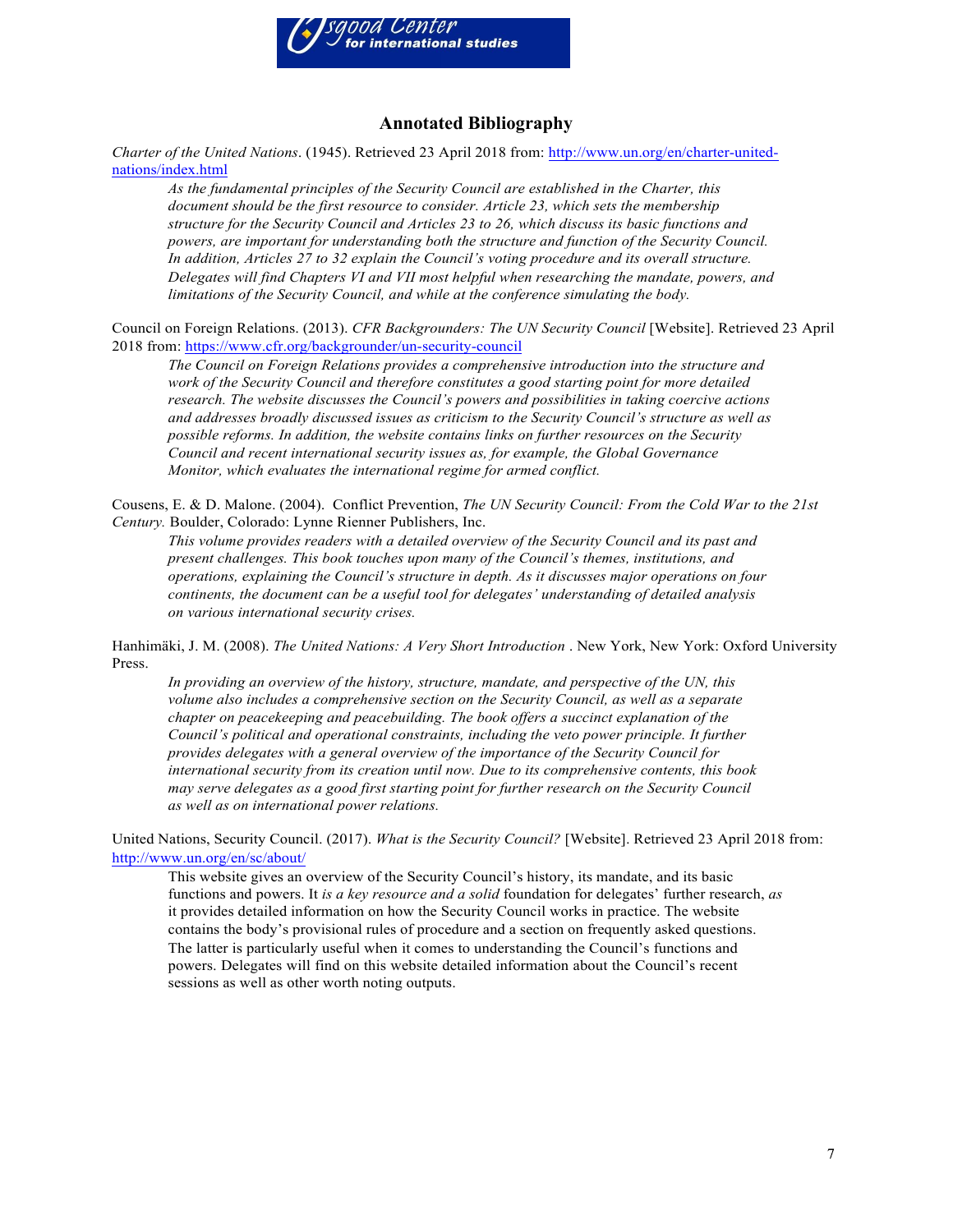

# **I. Sovereignty and the International Responsibility to Protect**

#### *Introduction*

Governments agree to provide a basic level of security and human rights for their citizens, and in exchange, citizens agree to relinquish part of their personal sovereignty. The Responsibility to Protect (RtoP or RTOP) is a comparatively new concept in international law, resulting in part from tragedies in recent world history, where governments and the international community have failed to protect the people from crimes against humanity, civil unrest, and war. Those tragedies have stimulated discussion on the concept of human security and the protection of a population against threats to life. The RtoP concept, a developing norm in international relations, argues that states hold a responsibility to protect their citizens from suffering various crimes against humanity. It also includes a responsibility for the international community to intervene in a when a State is unable to, unwilling or ineffective in protecting its population from war crimes, ethnic cleansing, genocide, and other crimes against humanity.

In the 2005 World Summit Outcome Document, world leaders recognized RtoP as an international norm in the following words: "Each individual state has the responsibility to protect its population from genocide, war crimes, ethnic cleansing and crimes against humanity. This responsibility entails the prevention of such crimes, including their incitement, through appropriate and necessary means. We accept that responsibility and will act in accordance with it." The former United Nations Secretary-General Kofi Annan further emphasized the importance of the principle by stating to the assembled leaders: "You will be pledged to act if another Rwanda looms."

The concept raises more questions then answers, thus it is essential to understand the concept of sovereignty, the authority of the United Nations (UN) and the UN Security Council (SC), the criteria for intervention, and the role of regional organizations, all of which will be discussed below.

## *The History and Concept of the responsibility to protect*

The principle of sovereign equality of States and the domestic jurisdiction within a State's territorial borders is an established norm in international law and guaranteed by the UN Charter. However, the concept of sovereignty has been redefined during the last century as different conflicts have occurred, increasing peacekeeping operations and other external implications to maintain peace and social order within a certain State. First, a change in the concept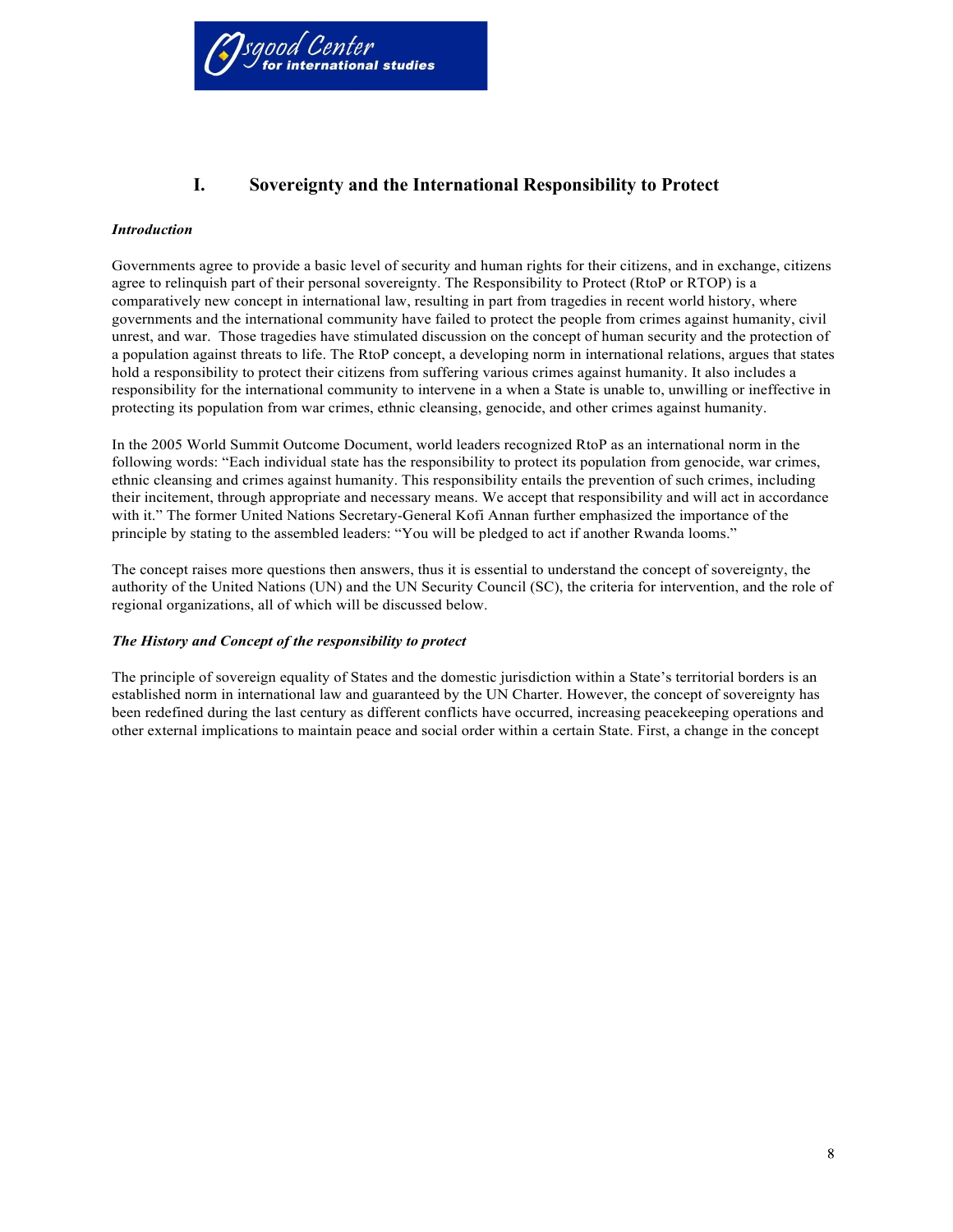

of sovereignty has occurred, bringing about the idea of "contingent sovereignty," referring to the perception that sovereignty encompasses not only rights within the international community, but also responsibilities. Giving a Nobel Lecture on December 10, 2001, Secretary-General Kofi Annan highlighted that "the sovereignty of States must no longer be used as a shield for gross violations of human rights." Furthermore, Francis Deng, Special Advisor of the Secretary-General for the Prevention of Genocide, has emphasized that sovereignty is a responsibility inclusive of obligations to respect basic human rights.

In September 2000, on the instigation of the Canadian government, the International Commission on Intervention and State Sovereignty was established. It serves as a forum for researchers and practitioners from different regions of the world to discuss the concept of RtoP. As one of the Commission's outcomes, the report *The Responsibility to Protect* from December 2001, was one of the first reports on the RtoP concept and paved the way for researchers and policy makers.

The High-Level Panel on Threats, Challenges, and Change, an initiative derived from the former Secretary-General Kofi Annan, also endorsed the recharacterization of sovereignty as responsibility, saying "today it clearly carries with it the obligations of a State to protect the welfare of its own peoples and meet its obligations to the wider international community." The 2004 report, *A More Secure World: Our Shared Responsibility*, states that the principle of RtoP applies to four categories – war crimes, crimes against humanity, ethnic cleansing, and genocide. Also in *In Larger Freedom*, former Secretary-General Annan endorsed the importance of a collective responsibility to protect: "[I] believe that we must embrace the responsibility to protect and, when necessary, we must act on it."

In another definition of RtoP, according to Gareth Evans and Mohamed Sahnoun, the concept of the RtoP embraces the responsibility to react, the responsibility to prevent, and the responsibility to rebuild.Each of these responsibilities are vital, thus it is essential to understand them in nuances. For example, the responsibility to react refers to the proper response, including wide range of sanctions and interventions. The responsibility to prevent is the most important of these three dimensions, as successful actions in preventing conflict can protect from further conflict escalation. The responsibility to rebuild is crucial for the post-intervention phase when assistance (financial, human resources, specialists, and materials) for recovery, reconciliation and restoration is needed.

According to the paragraphs 138 and 139 of the 2005 World Summit Outcome Document, the concept of RtoP is built upon three pillars, where the first one is the protection responsibilities of the State, second is international assistance and capacity-building and third is timely and decisive response. A State's responsibility to protect its people is a legal obligation and an indication of its own sovereignty. The international community should be able and capable to assist a State in trouble, if needed, if a State is not capable to meet its obligations. Thus, pillar two is essential in prevent further escalation of a conflict. Third pillar – timely and case-by-case specific response comprise of capacity, political will to take decisive actions and cooperation with respective regional organizations.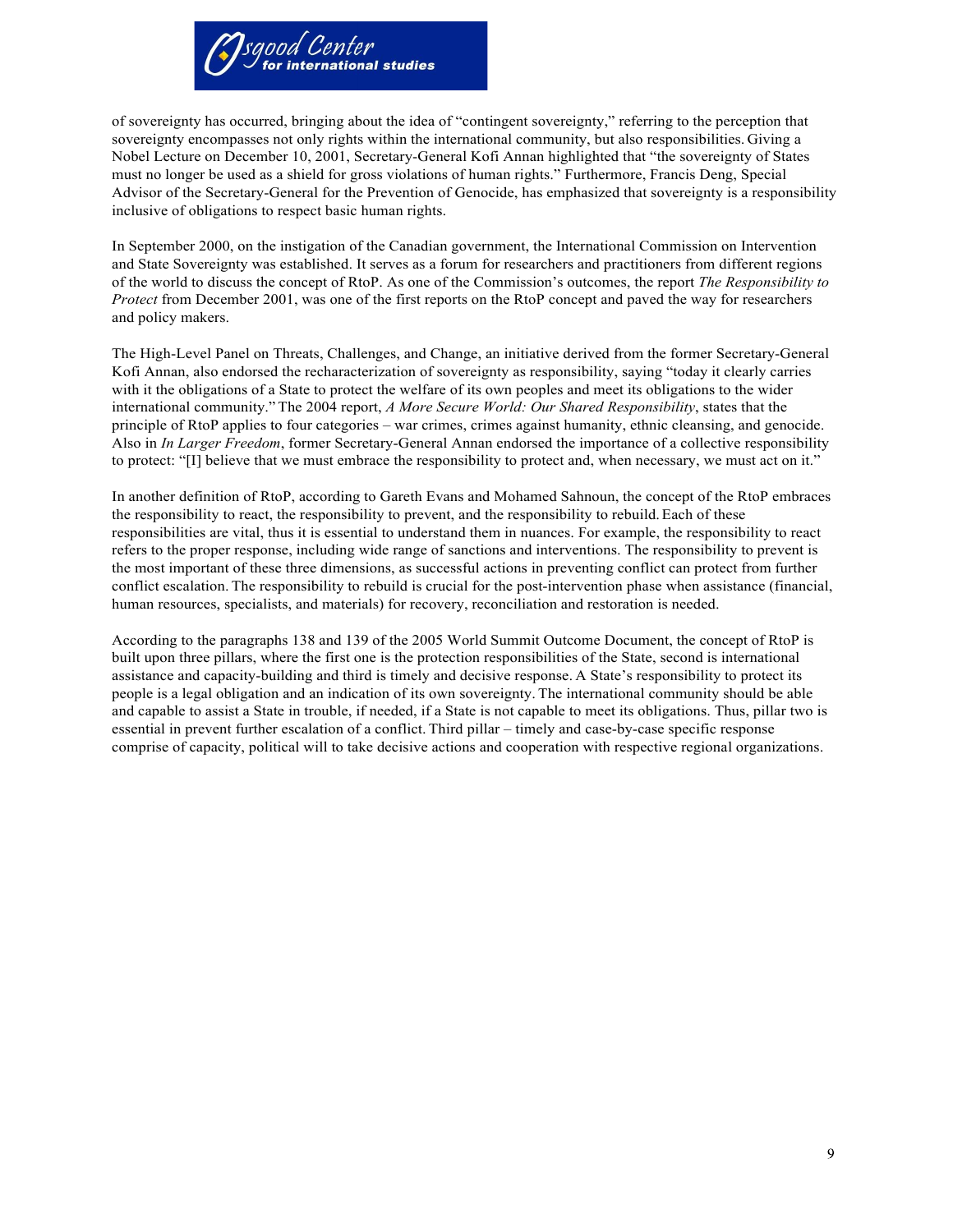

## *Legal disputes regarding the responsibility to protect*

The Charter of the United Nations affirms the organization's faith in fundamental human rights, but Article 2(7) prohibits interventions "in matters which are essentially within the domestic jurisdiction of any State." Thus there are two opposing camps – one insisting on a right to intervene and the other which declares that "Security Council is prohibited from authorizing actions against sovereign States."

The opposition to these interventions results from fears that the principle of the RtoP will be used to legitimize what some see as neo-colonialist intentions of major powers. In particular, these states have acquired or consolidated their sovereignty only recently, and as a result, they fear any change to their newly-recognized legitimacy in the international arena, especially one brought from outside. These newly independent states are not represented among the permanent members of the UN Security Council, and furthermore, there are questions surrounding the possibility that powerful states may act unilaterally to harm their recently gained sovereignty. Finally, there is skepticism regarding the ability of the UN to prevent civil conflicts and other situations where citizens are harmed and the ability of the government to respond is limited, leaving enforceability of the RtoP in question.

## *The United Nations Security Council and the responsibility to protect*

The 2005 World Summit Outcome Document reaffirmed that "the relevant provisions of the Charter are sufficient to address the full range of threats to international peace and security." Heads of State and Government also pledged that: "we are prepared to take collective action, in a timely and decisive manner, through the Security Council, in accordance with the Charter, including Chapter VII, on a case-by-case basis and in cooperation with relevant regional organizations as appropriate, should peaceful means be inadequate and national authorities are manifestly failing to protect their populations from genocide, war crimes, ethnic cleansing and crimes against humanity." In other words, the UN Security Council is thus empowered under Chapter VII of the Charter to plan and implement actions to maintain peace and security, and to protect populations against threats to their welfare. UN Security Council *Resolution 1674* on *the Protection of Civilians in Armed Conflict* of April 28, 2006, reaffirmed that the international community will take actions through the UN Security Council when States fail or are not willing to protect their citizens.

In the event that the UN Security Council fails to authorize a response to a security situation, the UN General Assembly (GA) can hold an emergency session under the "Uniting for Peace" procedure, for the purpose of making appropriate recommendations for further collective measures to restore the peace. This procedure goes back to UN GA A/RES/377 (V) A, *Uniting for peace*, which states that "If the Security Council... fails to exercise its primary responsibility for the maintenance of international peace and security in any case where there appears to be a threat to the peace ... the General Assembly shall consider the matter immediately with a view to making appropriate recommendations to Members for collective measures." Under this procedure, a decision to intervene must be agreed upon by a two-thirds majority of the GA.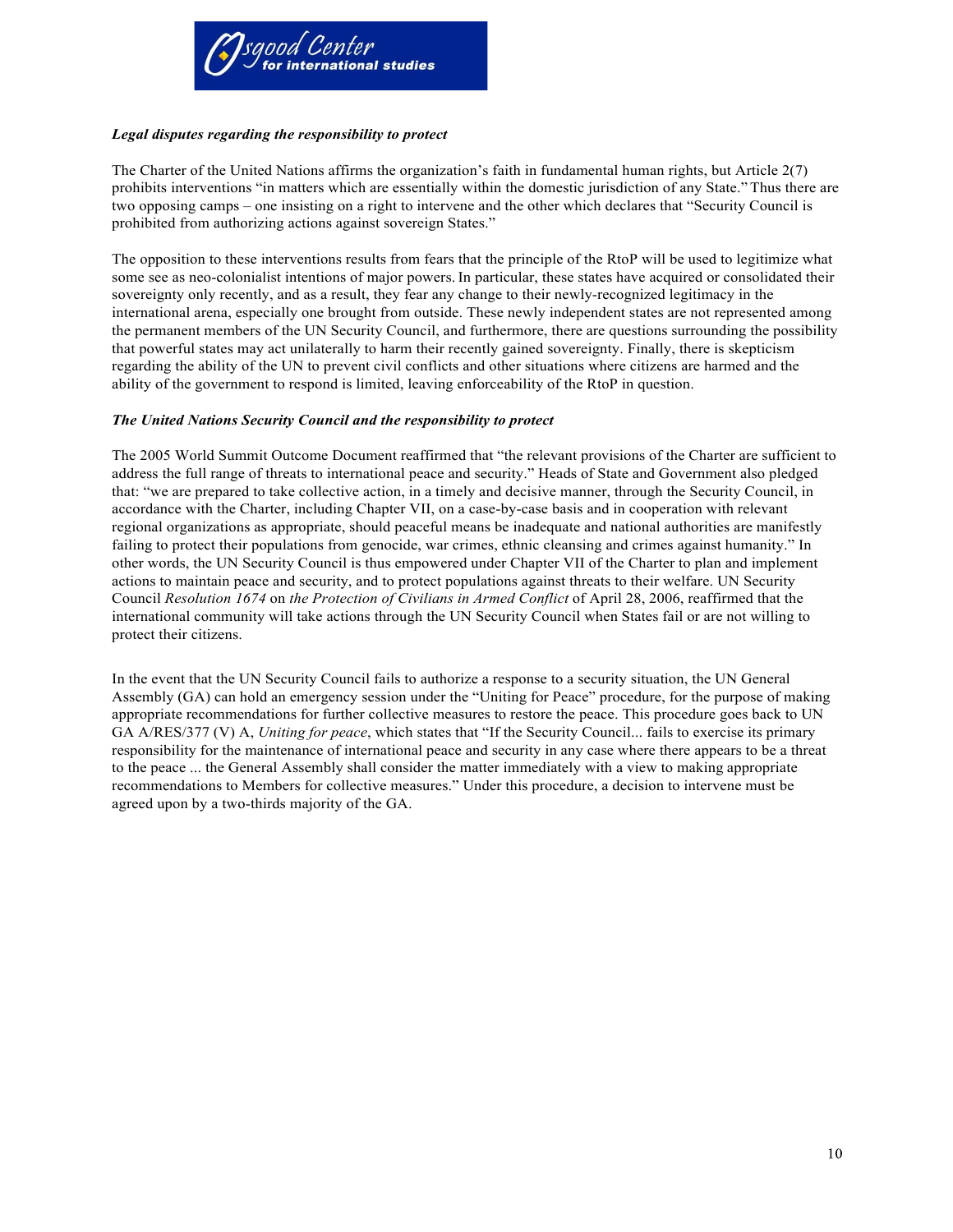

## *Implementation of the responsibility to protect*

Crucial aspects of the RtoP are the preventive actions and the early warning system, as in each case there are the warning signs that a dire humanitarian situation is likely to begin or is in early stages. According to the International Commission on Intervention and State Sovereignty's report *The Responsibility to Protect*, there are instruments that could be effective to halt the crimes against humanity, which could be applied before military intervention. These instruments may be economic (in terms of funding, aid assistance or debt relief), political, diplomatic (for example, sanctions, isolation or embargoes), legal (such as deploying monitors or mediation offers), or in extreme cases, military.

## *Criteria Justifying Intervention*

According to the International Commission on Intervention and State Sovereignty (ICISS) report *The Responsibility to Protect,* the six main criteria which must be fulfilled when military intervention is on agenda, are: just cause, right intention, reasonable prospects, last resort, proportional means, and proper authority.

First, just cause refers to the grounds of the intervention. The intervention for human protection is justified if genocide, large scale ethnic cleansing, or crimes against humanity are carried out.Systematic racial discrimination,

repression of political opposition, or lack of democracy are not appropriate cases for military intervention. However, preventive measures and sanctions could be applied in these cases.Before authorizing intervention, the UN Security Council and other parties involved must be certain that credible evidence is present. Second, right intention applies to the motives of the State intervening, such as civilian protection. The occupations of territory, economic, or strategic interests are not viewed as legitimate justifications for intervention. Third, military intervention as a last resort can be justified only when every diplomatic and/or non- military possibility has been exhausted. There should be a reasonable ground to believe that lesser or other measures



would not halt the ongoing crisis. Fourth, the idea of using proportional means refers to the idea that a military intervention should only be on the scale needed, and only last as long as needed, to halt the existing crisis in order to minimize impact on the intervened upon State. Meanwhile, the rules of international humanitarian law should be observed and should be strictly adhered to by intervening forces in each case. Fifth, reasonable prospect refers to the actual protection of population, which must be achieved in order to make intervention justified. Sixth, which is also the most controversial and difficult principle to apply for human protection purposes, is proper authority. Proper authority refers to the body, which authorizes the intervention. The UN has a key role as the legitimate authority to authorize the interventions. Particularly, the UN Security Council has a special role in authorizing any military intervention and use of force prior to the intervention being carried out.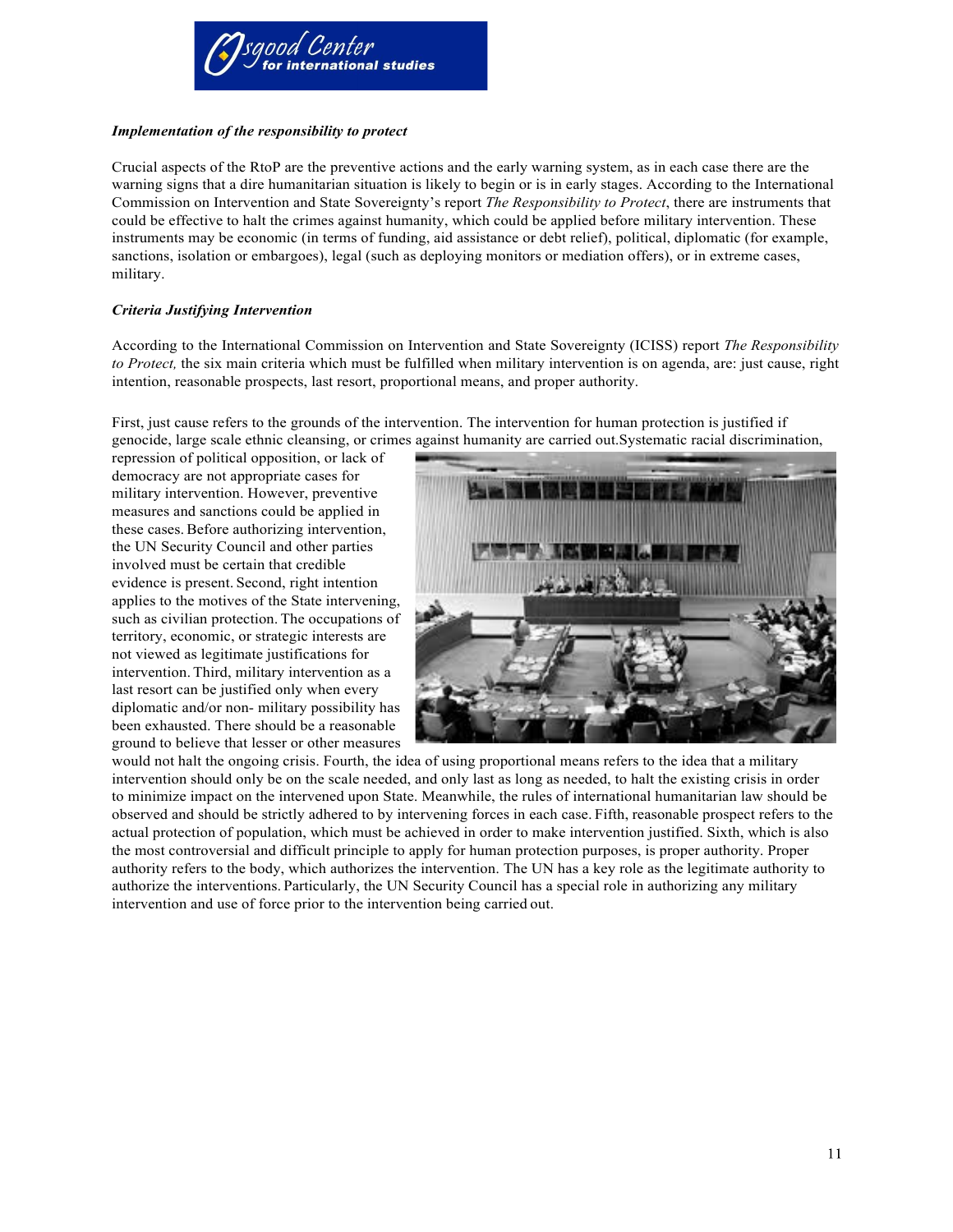

## *Case study: The African Union and responsibility to protect*

Even if the UN Security Council is fully empowered under the *UN Charter* to intervene to protect populations from dire threats, regional organizations are also capable of being involved in these operations. These organizations gain authorization from the *UN Charter*, Chapter 8, Article 53 (1), which states that "no enforcement action shall be taken under regional arrangements or by regional agencies without the authorization of the Security Council." In accordance with this section of the Charter, the UN Security Council on January 28, 2010 extended the authorization for African Union to continue and maintain the mission AMISON in Somalia until January 31, 2011.

The African Union was established in 2002 "to promote peace, security, and stability on the continent."The involvement of the African Union in conflicts on the continent is with good reason, as the regional conflicts tend to spill over and impact neighboring states, causing concern for the security of the people living in these neighboring states. The African leaders have many times emphasized their responsibility, self-awareness and commitment to the peace of the continent: "as Africans, we believe that whenever and wherever there is a conflict in Africa, we have a special duty and a primary responsibility towards our sisters and brothers when they suffer and when their lives are at risk more so than anyone else and that is why the African Union acted so promptly and so decisively in the case of Darfur." There have been numerous attempts to improve the capacity of the organization, and to enable the rapid reaction in the crisis situation (including prospects for the African Standby Force), but under-funding has been a serious obstacle.

## *Conclusion and questions for further research*

The concept of the responsibility to protect aims to protect people from ethnic cleansing, crimes against humanity, genocide, and mass killings. This concept is not about security and human rights in a general sense nor is it about protecting individuals from HIV/AIDS, natural disasters, and other tragedies. The RtoP as a concept is narrow, at the same time is it multidimensional, including different tools and means to respond in a decisive manner. Furthermore, the RtoP utilizes diplomatic, economic, legal, humanitarian, political, and military measures as effective tools in protecting populations. Military intervention is a last resort to protect the population against mass killings, genocide, or ethnic cleansing. The political will and readiness of the international community to respond in an effective manner is crucial, including the decisions passed in the UN Security Council. It is also essential to have the institutional capacity to carry out the preventive actions and to implement certain policies when necessary.

In researching this topic, delegates should consider their role their state has played in responsibility to protect interventions in the past. Also, as acting on this responsibility to protect can be restricted by disputes over the legality of these actions, how might the international community work to forge agreements on when the responsibility to protect might apply to a situation, and when it might not? While the Security Council is generally regarded to be the most legitimate body to authorize actions in support of the responsibility to protect, the African Union also regards RtoP as a duty. Is it legitimate for the African Union—or any other organization—to intervene without a UN mandate?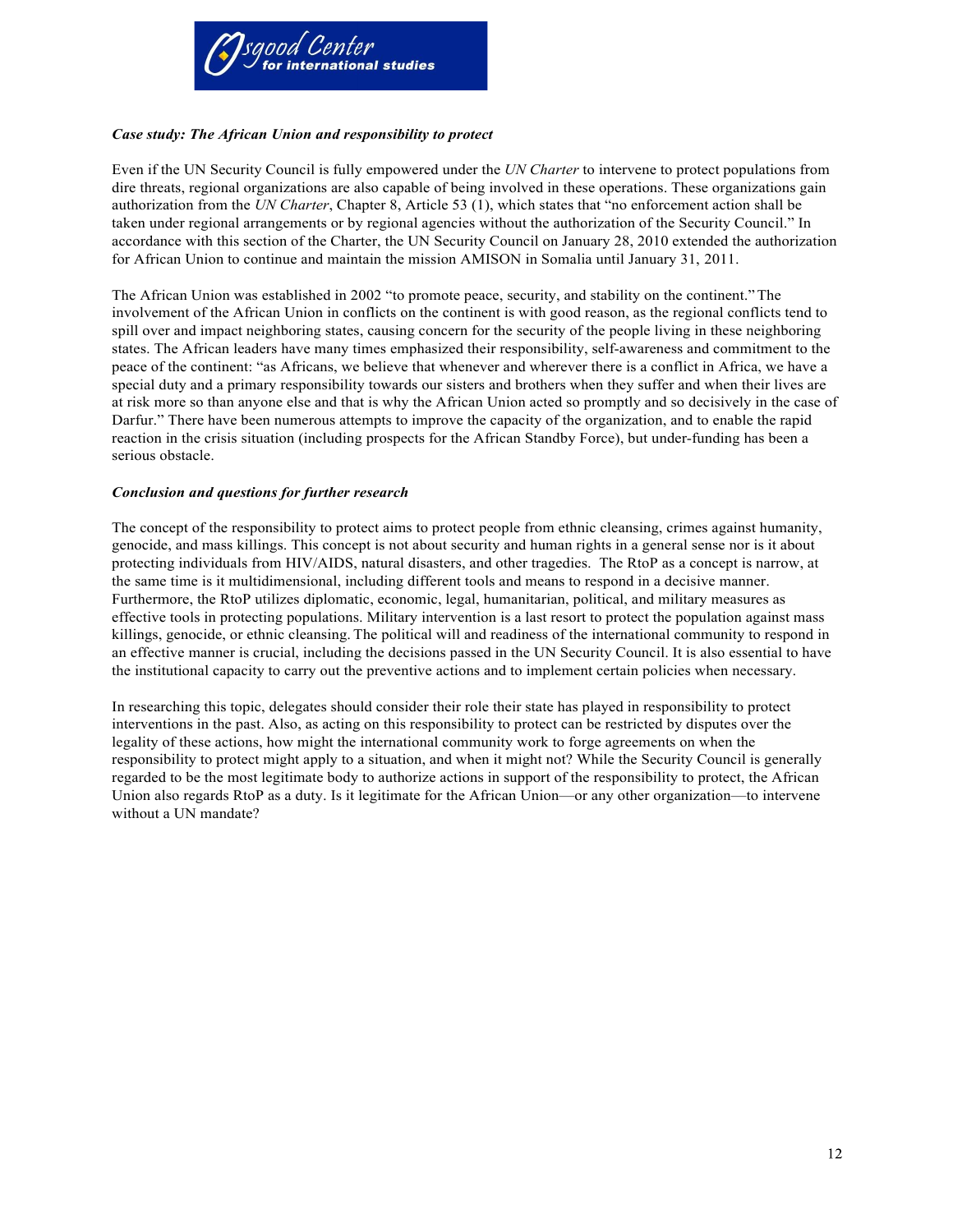

African Union. (2000). *The Constitutive Act.* Retrieved on September 14, 2010 from http://www.africaunion.org/root/au/AboutAu/Constitutive Act en.htm#Article3

*The Web site of African Union offers solid information and documents on regional cooperation in conflict resolution, which could be useful for further research. The Web site may be useful for delegates looking for an elaborated decision-making process on such conflict resolution.*

Ayoob, M. (2004). *Third World Perspective on Humanitarian Intervention and International Administration.* The Politics of International Administration, Vol.10, Issue 1.

*The author lays out the complexity of humanitarian interventions in different spots around the globe. He stresses the importance of the geographic location, history and the role of International Community in conflict prevention. The article also explores the legitimacy of humanitarian interventions and regional cooperation.*

Annan, K. (2001). *Nobel Lecture, 2001*. Retrieved on August 28, 2010 from http://nobelprize.org/nobel\_prizes/peace/laureates/2001/annan-lecture.html

> *Former United Nations Secretary-General Kofi Annan, receiving the Nobel Peace Prize, stressed the importance in cooperation to prevent conflicts and improve the lives of people. He reiterated the importance of the United Nations as a platform where a number of issues can be fruitfully discussed and resolved.*

Bannon, L.A. (2006). *The Responsibility to Protect: The UN World Summit and the Questions of Unilateralism*. The Yale Law Journal, 2006, Vol.1157. Retrieved on September 12, 2010 from http://yalelawjournal.org/images/pdfs/286.pdf

*The author discusses the role of the United Nations Security Council, its role in prevention of genocide and other crimes against humanity. The article offers excellent insight in legal justification of unilateral military interventions. The paper brings out multifaceted side of military intervention as a last resort.*

Brunnee, J., Toope, S.J. (2006). *Norms, Institutions and UN Reform: The Responsibility to Protect,* Journal of International Law and International Relations, Vol. 2, p. 121-137. Retrieved on September 19, 2010 from http://papers.ssrn.com/sol3/papers.cfm?abstract\_id=1182882

*The article may be useful for delegates wishing to explore the objectives, role and vision of the United Nations Security Council and its' the reform options. The authors specifically analyze the role of the United Nations Security Council in implementing the RtoP and encourage further research.*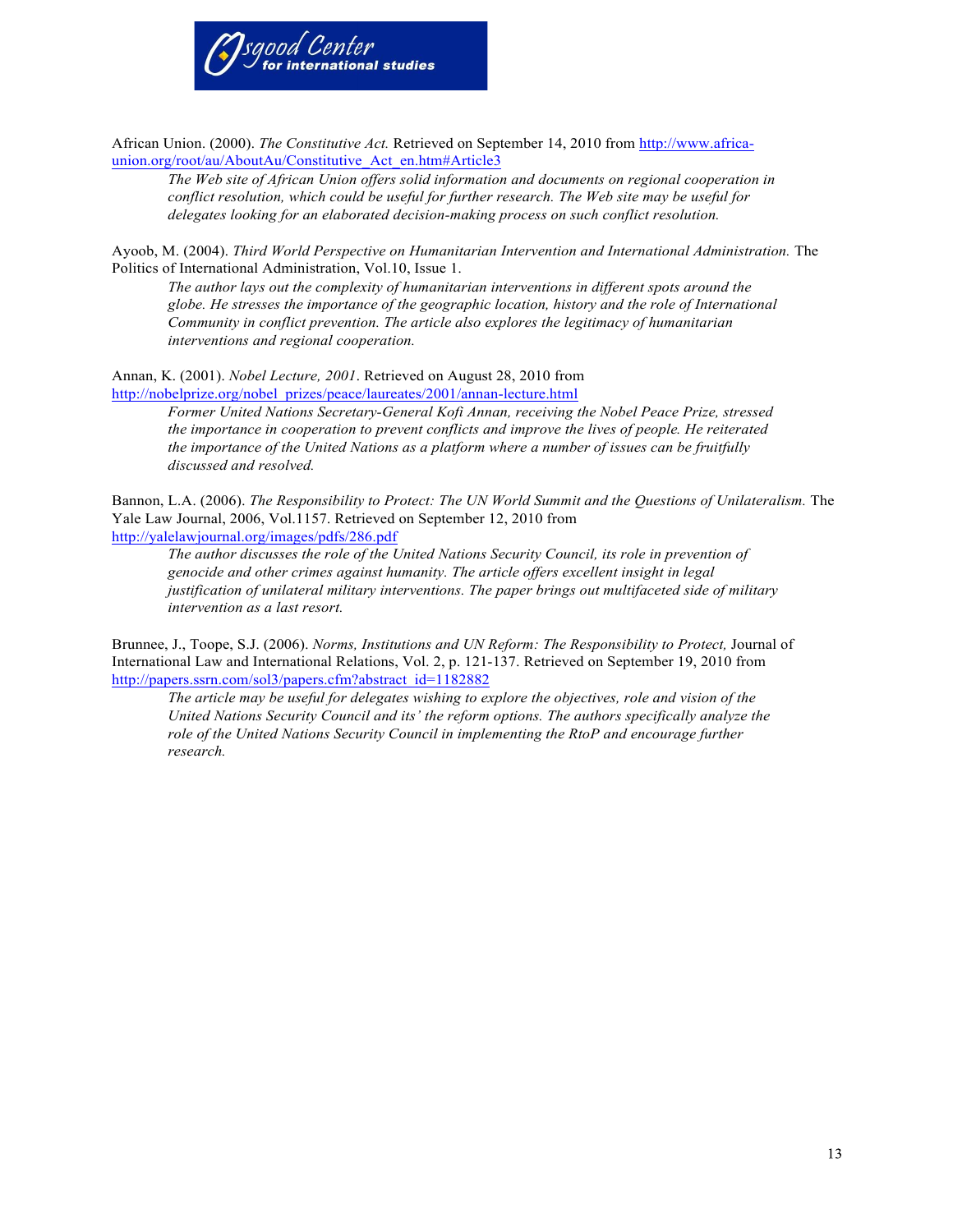

Claussen, K., Nichol, T. (2008). *Reconstructing Sovereignty: The Impact of Norms, Practices and Rhetoric.* Bologna Center Journal of International Affairs. Vol.11, Spring 2008. Retrieved on September 27, 2010 from http://bcjournal.org/2007/reconstructing-sovereignty

*The authors analyze the multifaceted concept of sovereignty, its evolution through time, and different states' perception of it. Thus the article offers elaborated analysis of the sovereignty concept, including an explanation of RtoP within it.*

Deng, F. M., Kimaro, S., Lyons, T., Rothchild, D., Zartman, I. W. (1996). *Sovereignty as Responsibility. Conflict Management in Africa.* Brookings Institution.

*The authors analyze the concept of sovereignty, protection of it, and the legacy of humanitarian interventions. They stress the importance of economics, identity and governance in conflict prevention. The book discusses conflict evolution and crucial factors impacting the course of its development.*

Evans, G., Sahnoun, M. (2002). *The Responsibility to Protect.* Foreign Affairs, Vol.81, No.6, p.99-110. *This article analyzes and elaborates the concept of the RtoP; it lays out the basic principles that should be satisfied to justify intervention. The authors stress the importance of perceiving sovereignty as a responsibility. Furthermore, they accentuate the importance of "the responsibility to protect," which encompasses the "responsibility to prevent," "the responsibility to react," and "the responsibility to rebuild."*

Evans, G. (2007). *Delivering on the responsibility to Protect: Four Misunderstandings, Three Challenges and How to Overcome Them.* Retrieved on August 29, 2010 from http://www.gevans.org/speeches/speech243.html *The author clarifies the concept of RtoP and analyzes the most common misunderstandings about* 

*this concept. The article may be useful for delegates to understand more clearly the principle and definition of the RtoP. The author also stresses the importance of improving the capacity of regional organizations, the United Nations and other relevant institutions.*

Evans, G. (2004). *Global and Regional Security: Our Shared Responsibility.* Retrieved on August 29, 2010 from http://www.gevans.org/speeches/speech112.html

*The author discusses the criterion – the scale of the threat, the proper purpose, the last resort, the proportionality, and the balance of consequences—which should be taken into serious consideration before the Security Council authorizes any military action. Further, though unrelated to this topic, the author discusses pros and cons of the possible reform of the United Nations SC.*

Etzioni, A. (2007). *Security first: for a muscular, moral foreign policy.* Yale University Press. *The book provides detailed analysis on the importance of human security. It accentuates the importance of moral culture of security. The author stresses the grounds for intervention and the responsibility to protect as an International Communitarian Principle. Delegates may find this book useful for further research on future prospects on global governance and the United Nations and regional organizations role in it.*

Feinstein, L. (2005). *UN-divided.* The National Interests, Winter 2005. Retrieved on September 4, 2010 from http://findarticles.com/p/articles/mi\_m2751/is\_82/ai\_n27864426/pg\_1?tag=artBody;col1

*In this source, the author explains the concept of conditional sovereignty, discusses United Nations reform and role of various States in it. The author also stresses that the State is responsible for its population while also holding a moral responsible for the population of other States.*

Hamilton, R. J. (2006). *The Responsibility to Protect: from Document to Doctrine – but what of Implementation?* Harvard Human Rights Journal, Vol.19. p.289-297.

*This article outlines the concept of the Responsibility to Protect and analysis the Rwanda case in the context of this concept. The author focuses on the UN Security Council and its role in humanitarian interventions for the human protection purpose. This article may be useful for*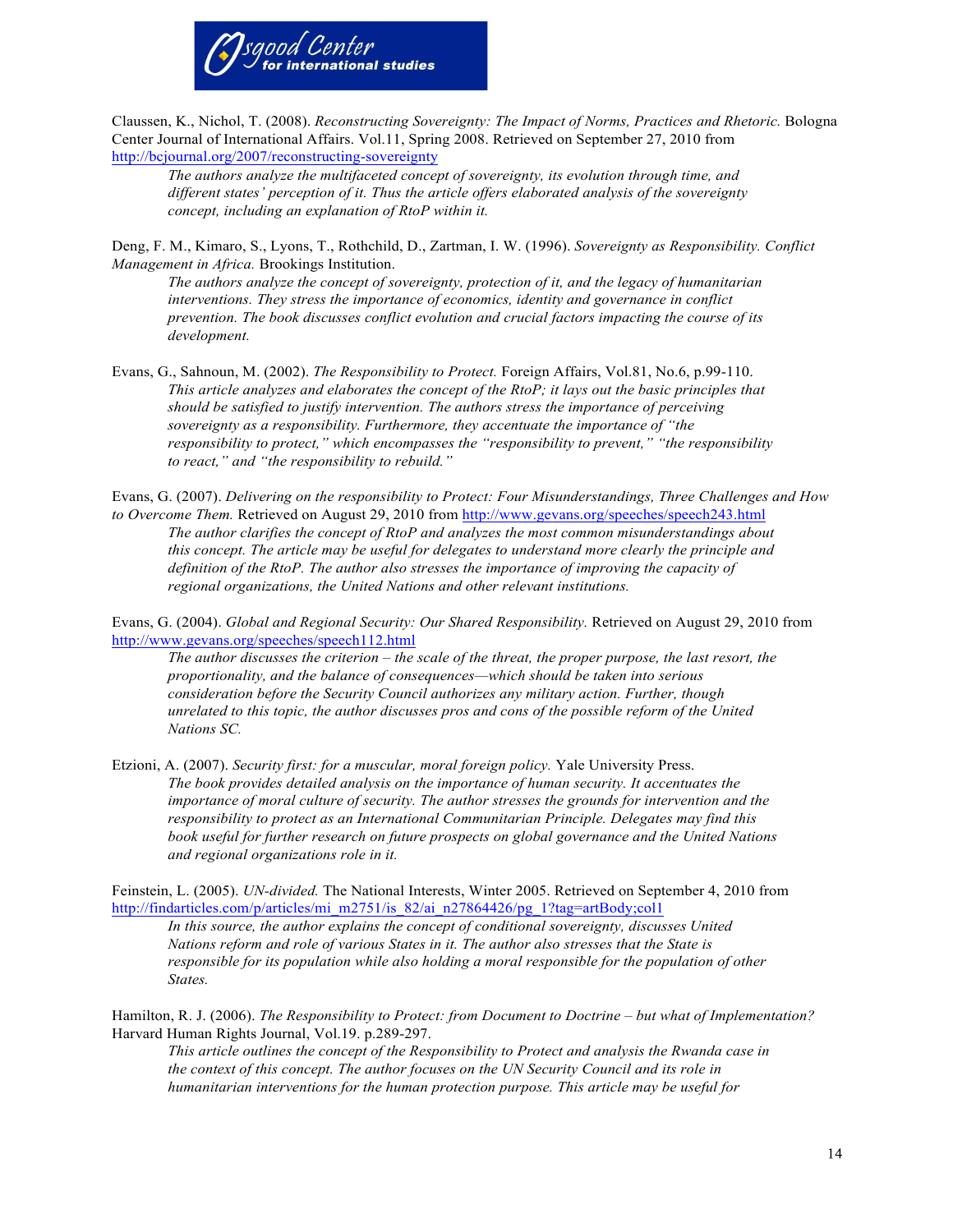

*delegates to better understand the major powers and their interest in the concept of the responsibility to protect.*

Hinman, M. L. (2008). *Justice in Action: Just War Theory.* Ethics Updates. Retrieved on September 9, 2010 from http://ethics.sandiego.edu/Presentations/AppliedEthics/JustWar/Justice%20in%20War.ppt *Just cause, last resort, proper authority, probability of success and other are the main criteria to discuss and take into consideration when all other options have been exhausted. The presentation introduces these criteria in detail, and offers concise explanations for each of them.*

Jentleson, W.B. (2007). *A Responsibility to Protect: The Defining Challenge for Global Community*. Ethnic Conflict, Vol.28 (4) – Winter 2007. Retrieved on September 3, 2010 from Harvard International Review http://www.harvardir.org/articles/print.php?article=1525

*The article introduces delegates to the current debate on the responsibility to protect. The author stresses the importance of the international community's engagement in the conflict resolution process. This article may be useful for delegates in gaining a better understanding of conflict resolution and the actors involved in it.*

Joffe, J. (1999). *Rethinking the Nation-State: The Many Meanings of Sovereignty.* Retrieved on August 4, 2010 from http://www.foreignaffairs.org/19991101fareviewessay1025/josef-joffe/rethinking-the-nationstate-the-many- meanings-ofsovereignty.html

*This review essay on Stephen D. Krasner's book discusses the multiple dimensions of sovereignty, the evolution of this concept and offers a comprehensive insight in a political philosophy on the issue. The article may encourage delegates to read Krasner's book, which would result in gaining a wealth of information on the discourse surrounding the concept of sovereignty.*

Krasner, S. D. (2009). *Who Gets a State, and Why? The Relative Rules of Sovereignty.* Retrieved on August 29, 2010, from http://www.foreignaffairs.com/articles/64872/stephen-d-krasner/who-gets-a-state-and-why *The author discusses the concept of sovereignty and the importance of understanding it. The article compares Kosovo, South Ossetia and Gaza in the context of sovereignty, its challenges and international obstacles.*

Kuperman, A. J. (2009). *Rethinking the Responsibility to Protect.* The Whitehead Journal of Diplomacy and International Relations. Vol. X, Number 1. Winter/Spring 2009. *The article highlights the necessity and crucial aspect of political will in crisis situations (e.g. Bosnia and Darfur), logistical obstacles and moral hazard that derives from military interventions. The author also analyzes regional initiatives to create rapid reaction mechanisms, mentioning an African Standby Force as one of the very first attempts.*

Locke, J. (1689). *Two Treatises of Government.* Retrieved on August 21, 2010 from the Project Gutenberg Web site http://www.gutenberg.org/files/7370/7370-h/7370-h.htm

*The significant paper on the civil society and on the idea of social contract existing between citizens and government highlights the necessity to cooperate and be aware of the shared responsibility to protect. It offers a historic insight in the evolution of citizen-government relations, which is still often disputed, especially in the developing countries.*

Luck, C. E. (2008). *The United Nations and the Responsibility to Protect.* Retrieved on August 29, 2010 from http://www.stanleyfoundation.org/publications/pab/LuckPAB808.pdf

*The United Nations and the Security Council are devoted to raising awareness of the principle of the RtoP amongst world leaders, political groups and organizations. The paper clarifies the term RtoP and tries to reduce confusion regarding the RtoP concept. Delegates may find this publication to be an excellent source to better understand legal and other disputes around the RtoP.*

Responsibility to Protect (RtoP). *Engaging Civil Society*. Retrieved on July 26, 2010 from http://www.responsibilitytoprotect.org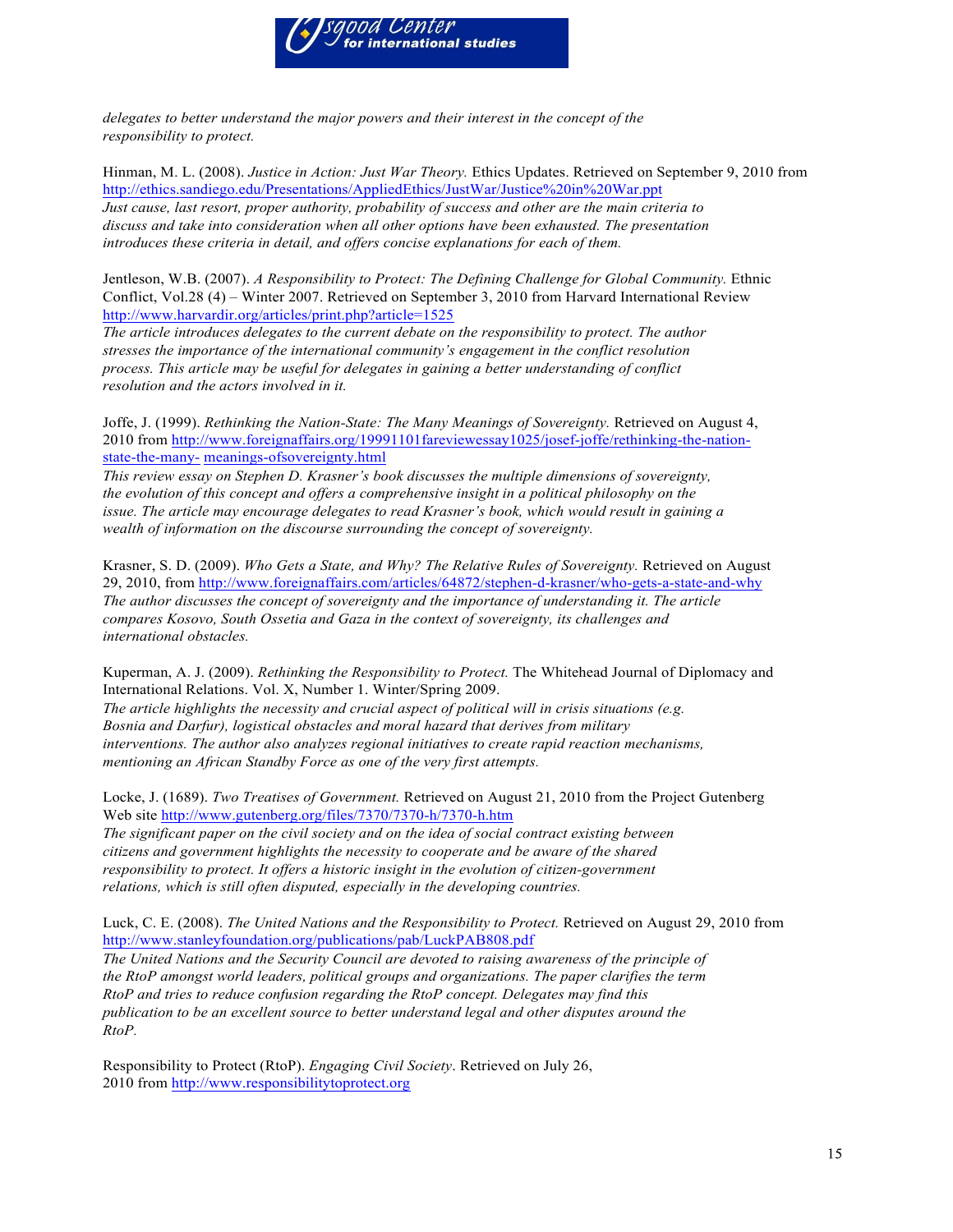

# **II. Safety and Peacekeeping**

## *Introduction*

United Nations (UN) Peacekeeping has faced a wave of scrutiny following allegations of peacekeeper misconduct, as well as for their own reluctance to hold accused peacekeepers accountable. Misconduct is any action that violates UN principles, human rights laws, or other rules and regulations, including sexual exploitation and abuse, financial fraud, and theft. Allegations of peacekeeper misconduct increased sharply in 2016 and have fallen since, but misconduct remains a pressing issue, with more than 500 allegations in 2018. Misconduct by peacekeepers damages UN Peacekeeping's credibility, making it difficult for the UN to maintain the moral authority necessary to advise governments on human rights. Peacekeepers are often deployed to deescalate conflicts, protect civilians and uphold human rights, but a lack of accountability for perpetrators of abuse may undermine these ideals.

In recent years the UN has begun to take more action to address misconduct and take measure to increase accountability and discipline. In 2015, after peacekeepers in the Central African Republic were



accused of sexual violence against children, former Secretary-General Ban Ki-moon dismissed the Head of Mission in a move that his representative called "unprecedented." As there is no international framework, which outlines the human rights protections peacekeepers must adhere to, peacekeepers exist in a legal limbo, making it difficult to hold them criminally accountable. The complexities of this topic call for a multi-pronged approach to make lasting change. Better prevention and field training for peacekeeping personnel may reduce incidences of violence and abuse in the field and improve overall conduct. In cases where abuse still takes place, enacting clear and effective accountability mechanisms that hold perpetrators responsible will require the support of the UN system and all Member States engaged in peacekeeping.

#### *International and Regional Framework*

Peacekeeping is not directly included in the *Charter of the United Nations* (1945). However, parts of the Charter are applicable to peacekeeping, such as Article 101 paragraph 3, which states that one of the most important considerations when hiring UN staff is the employee's moral integrity. The *Convention on the Privileges and Immunities of the United Nations* (General Convention) (1946) is a companion document to the *Charter of the United Nations*. The General Convention grants the UN and UN personnel immunity from legal accountability, including UN peacekeepers, if they are acting in their official capacity. This includes immunity from arrest and "from legal process of every kind." This immunity essentially grants peacekeepers impunity from punishment for crimes committed in their role as peacekeepers.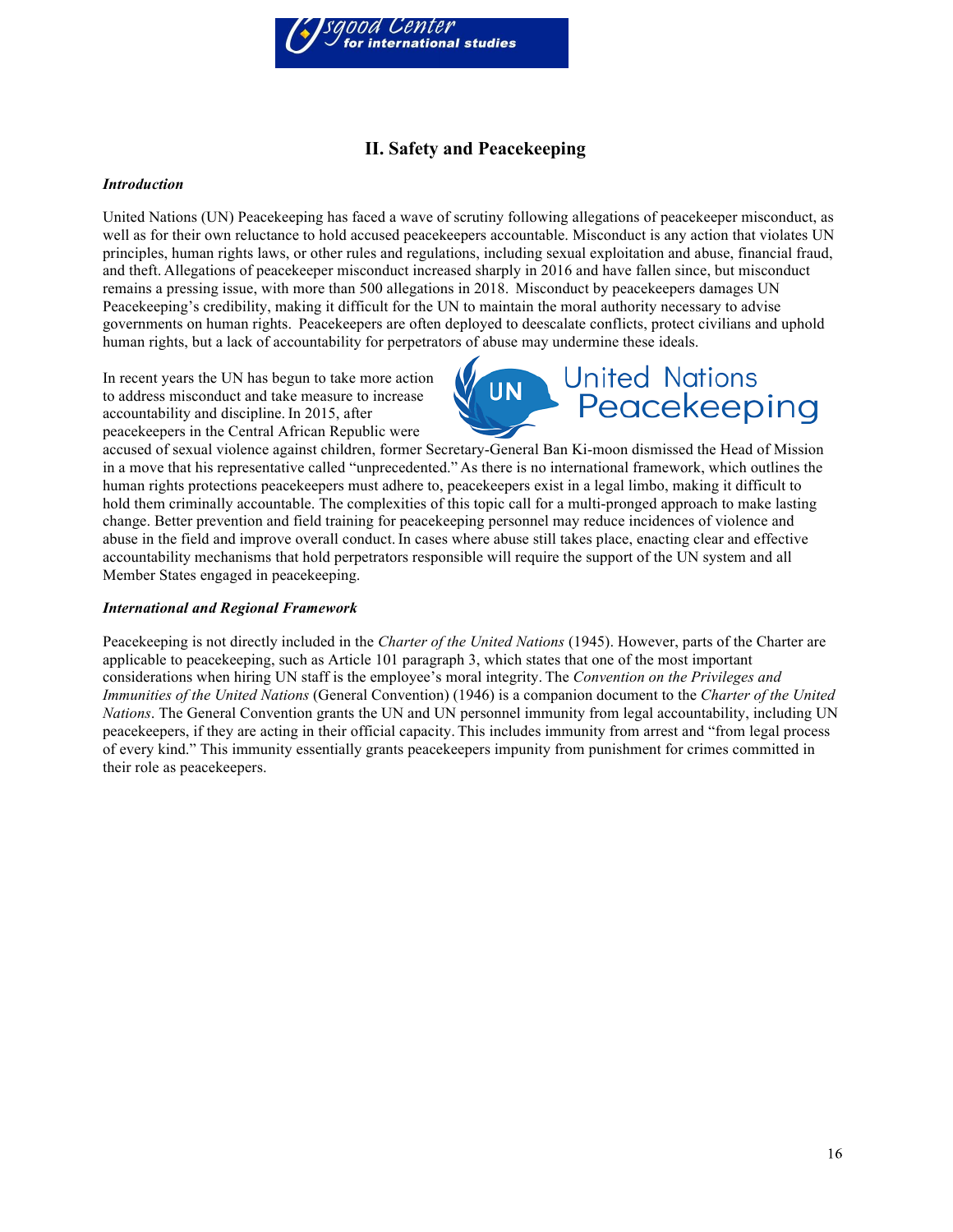

The 2003 General Assembly resolution 57/306 on "Investigation into sexual exploitation of refugees by aid workers in West Africa" provides definitions for sexual exploitation and abuse and creates rules for UN peacekeepers regarding this abuse. It also includes extending the same consequences levied against people who assault refugees to peacekeepers found responsible for similar violations and mandating that the Secretary-General establish procedures for reporting and investigating allegations. In addition, the resolution encourages UN bodies to establish codes of conduct for humanitarian aid workers and develop appropriate procedures for disciplinary action.

In response to General Assembly resolution 57/306, in 2003 the UN Secretary-General released the Secretary-General's Bulletin 2003/13, "Special measures for protection from sexual exploitation and sexual abuse," and has since written another bulletin with this same title every year. This annual bulletin clarifies the standards by which UN forces must operate by prohibiting them from committing sexual exploitation and abuse. This document is used as their basis for UN Staff Regulations and Rules, obliging UN staff to create an atmosphere where sexual exploitation is considered unacceptable.

The *Report of the Secretary-General's Special Adviser, Prince Zeid Ra'ad Zeid Al-Hussein, on a Comprehensive Strategy to Eliminate Future Sexual Exploitation and Abuse in United Nations Peacekeeping Operations* (Zeid Report) (2005) was a response to the 2004 Peacekeeping misconduct in the Congo. Its creation was mandated by the Special Committee on Peacekeeping operations (C-34) in its 2005 "Report of the Special Committee on Peacekeeping Operations and its Working Group." The Zeid Report outlined the extent of sexual misconduct by peacekeepers and included recommendations for its mitigation. Some accountability-specific recommendations include firing peacekeepers found guilty of serious misconduct, imposing fines, and changing mission Memorandum of Understandings (MoUs) between the troop-contributing state and the host state to make peacekeepers subject to the criminal jurisdiction of the host state.

General Assembly resolution 62/63 (2008) addresses the criminal accountability of UN officials and experts on peacekeeping missions, which is a separate issue from accountability for personnel belonging to contingents from Member States. This is because there are five different classifications of UN Peacekeepers depending on who employs them and their role in the mission. This resolution states that appropriate measures should be taken to hold these experts and officials accountable to international law, without violating the *Charter of the United Nations*. In 2016, the UN Security Council adopted resolution 2272 (2016) on "United Nations Peacekeeping Operations," which discussed the recent efforts of the Secretary-General against sexual abuse by peacekeepers. Security Council resolution 2272 (2016) was adopted in support of the Secretary-General's policy to withdraw peacekeeping personnel that are accused of sexual misconduct. It asks the Secretary-General to continue this policy in the future, to investigate whether troop-contributing states are holding its offending forces accountable, and, if not, to replace the unit accused of misconduct.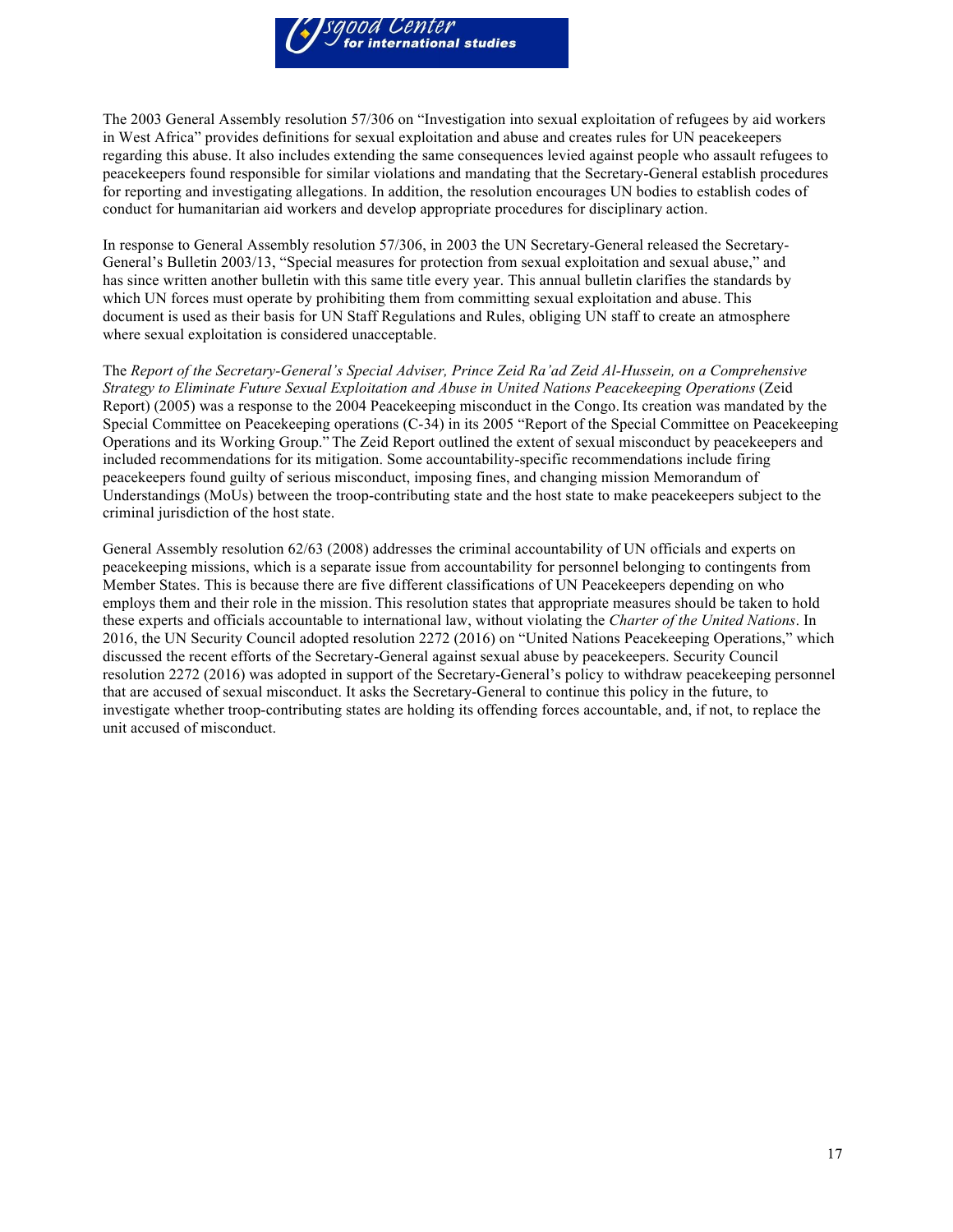

The UN enters into status of forces agreements (SOFAs) with Member States that host peace operation and troopcontributing states for peacekeeping operations. SOFAs define the parameters of the peacekeeping operation and outline the privileges and immunities of the peacekeepers on that mission. Individuals can receive immunity from international criminal proceedings if they are military personnel from a country with a SOFA between the UN and the host state. Each peacekeeper falls under the criminal jurisdiction of their state of nationality, and that state can choose whether to grant that peacekeeper immunity. The UN creates MoU agreements with states that contribute troops to peacekeeping operations. These MoUs outline the standard of conduct to which the troop-contributing state intends to hold its troops. Since it is often unclear what laws apply to peacekeepers while they are abroad, the UN Department of Peacekeeping Operations (DPKO) has asked each troop-contributing Member State to submit a document explaining the legal framework for its contingent of peacekeepers. However, the majority of countries have not submitted these documents.

## *Role of the International System*

The Special Committee on Peacekeeping Operations (C-34) requested the creation of the Zeid Report in its 2005 annual report. In this report, C-34 expressed its grave concerns at the allegations of sexual misconduct stemming from the peacekeeping mission in the Democratic Republic of the Congo. In 2018, C-34 asked to be notified of peacekeeping investigations except for investigations of misconduct, where MOUs apply. C-34 has recommended that the UN add more female peacekeepers, and make a greater effort to communicate with both local populations and the host country, both of which have been statistically proven to reduce instances of sexual misconduct. On the training side, C-34 has urged Member States to pursue in-field training and conduct predeployment seminars and elearning on misconduct.

DPKO and the Department of Field Support (DFS) are primarily responsible for enforcing UN policies on conduct in peacekeeping. DPKO is responsible for transmitting information about misconduct and the outcomes of investigations to troop-contributing states, meaning it plays a vital role in facilitating accountability. DFS maintains the day-to-day operations, provides essential services, budgeting, and human resources to peacekeeping missions, while DPKO is responsible for the logistics of peacekeeping, strategy, and policy. In July 2008, DFS launched the Misconduct Tracking System, a global database and confidential tracking system for allegations against peacekeepers. The database facilitates information sharing between DFS and field missions, but relies heavily on Head of Missions accurately reporting allegations of misconduct.

To assist with DPKO's ongoing mission to increase discipline and accountability in peace operations, the DFS Conduct and Discipline Unit (CDU) was founded in 2007. CDU is responsible for providing strategic direction to ensure accountability and discipline, including the formulation of policy for and oversight of investigations. The CDU is also responsible for liaising with Member States about allegations of misconduct against their troops and advising the Secretariat on implementing their strategy to address misconduct. Many peacekeeping missions have Conduct and Discipline Teams (CDT), which are responsible for training peacekeepers on UN rules, implementing strategies to encourage adherence to local laws, and assessing allegations of misconduct. CDTs record allegations of misconduct in the Misconduct Tracking System.

The *Policy on Accountability for Conduct and Discipline in Field Missions* (2015) is a collaborative document between DPKO, DFS, and the Department for Political Affairs. It specifies roles and responsibilities in the accountability process, including the duties of Heads of Mission and senior officers. Commanding officers must report instances of misconduct to the head of unit, which then goes to the Head of Mission and then to the mission's CDT liaison, who then reports it to the CDT. The *Ten Rules: Code of Personal Conduct for Blue Helmets* (1999) is a reference guide for peacekeepers outlining basic expectations. The ten rules center around the following principles: to respect local laws; to respect human rights; and to be cautious when handling confidential information, which may damage the image of the UN. Although the Ten Rules are not legally binding, troop-contributing states have accepted them as a general code of conduct.

Other UN partners include the Office of Internal Oversight Services (OIOS). The OIOS is an accountability body assisting the Secretary-General in his mandate to assess and direct the UN. OIOS has made a number of reports on peacekeeping to UN bodies over the years that evaluate peacekeeping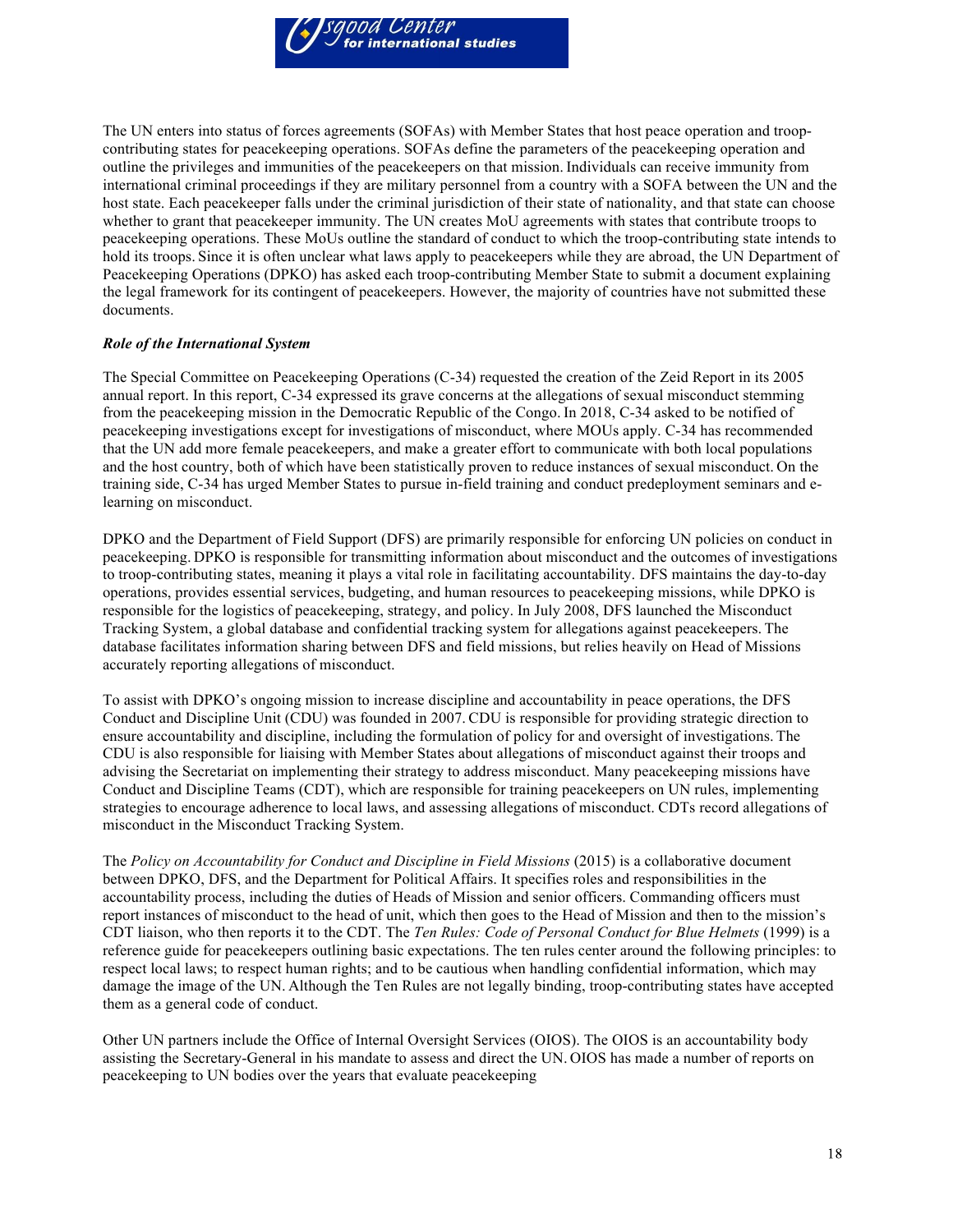

operations and responses to allegations of misconduct. OIOS also has the power to carry out investigations into UN peacekeepers when allegations of misconduct are made.

DFS has delegated human resources responsibilities to the UN Office of Human Resources Management (OHRM), including hiring and firing personnel. If an investigation against a civilian peacekeeper accused of misconduct finds the claims to be substantiated, the OHRM and the Department of Management decide on disciplinary measures. For military and police personnel, the only option available to UN Heads of Mission is repatriation and passing the case on to the peacekeeper's Member State, where the peacekeeper can be held to the jurisdiction of their state of origin.

## *Prevention and Field Training*

Although the success of UN peacekeeping efforts relies on accountability, prevention must also be a key area of focus to minimize the occurrence of these abuses. UN military and police peacekeepers are trained on the UN Standards of Conduct before and after deployment by individual Member States and regional bodies. Civilian peacekeepers are trained by the DPKO's Integrated Training Service in Entebbe, Uganda.Individual peacekeepers are screened for any previous misconduct on UN missions by their home Member States, and they must also attest that they have no instances of misconduct on their record. This screening was mandated in the *Policy on Human Rights Screening of United Nations Personnel* (2012), but Member States apply the screening process inconsistently, limiting the utility and veracity of these screenings. Additional preventive measures in the field include: limiting peacekeepers' freedom of movement, enforcing curfews, requiring uniforms to be worn at all times, no-contact policies with the local population, and banning travel to certain areas.

The UN has a zero-tolerance policy on sexual exploitation. Most missions have non-fraternization policies as well, since any sexual conduct with civilians would likely have a large power differential, making free and full consent

difficult to obtain. Victims of misconduct often choose not to report; this can be due to their ignorance of reporting methods, fear of stigma, and concerns that the allegation will be ignored. Shifting the reporting burden to peacekeepers is one strategy the UN is using the close the gap. UN personnel, including peacekeepers, are given No Excuse cards, which detail policies on sexual misconduct. UN personnel are required to report misconduct, or risk being considered complicit in the misconduct themselves. Peacekeepers are trained in reporting methods, which include an e-mail address, a hotline, a locked complaint box, in-person complaint to the CDT, or a complaint to OIOS. All personnel undergo an online course in preventing and reporting sexual misconduct.

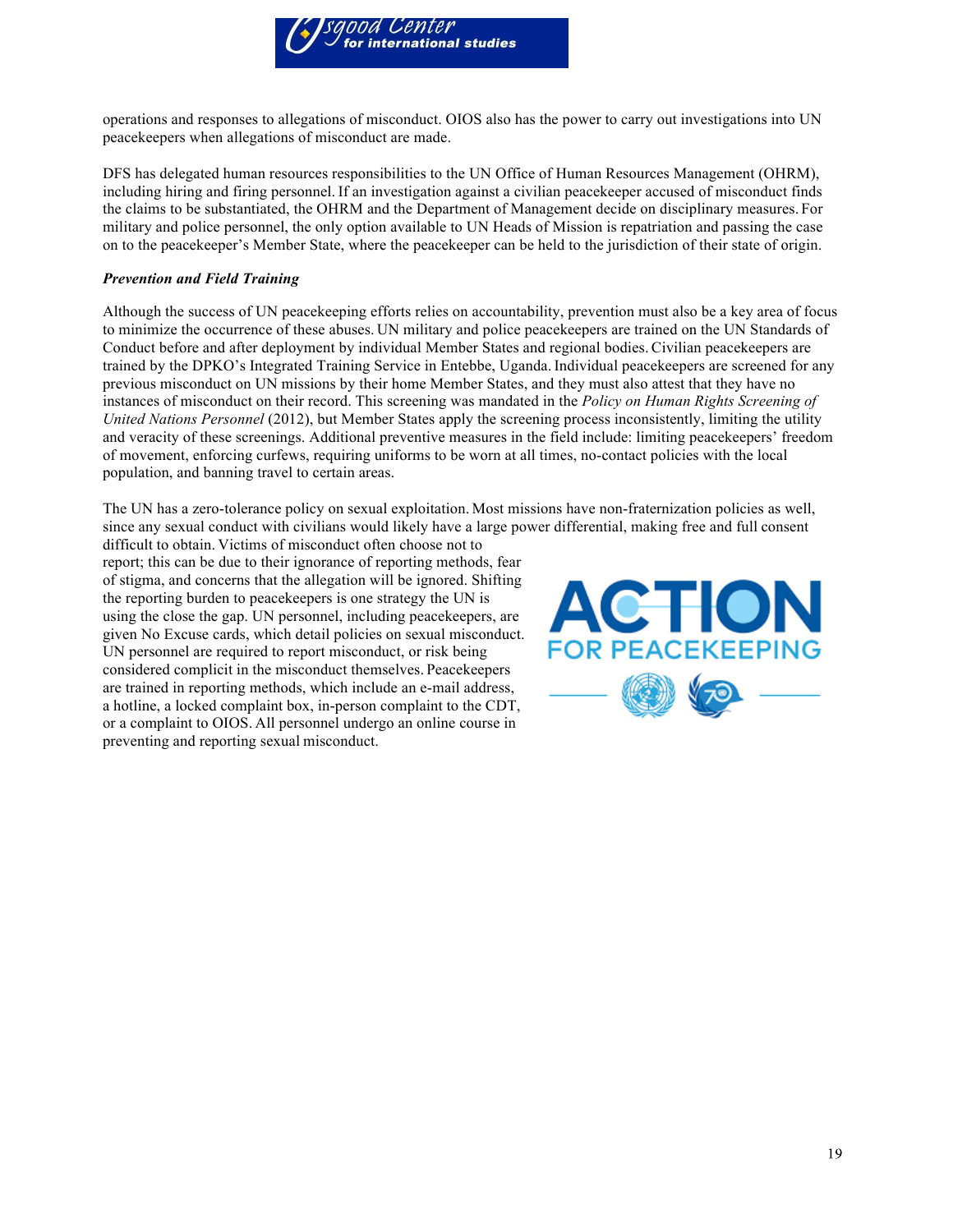

## *Discipline and Enforcement*

Accountability for UN peacekeepers differs depending on if they are military or civilian personnel, with troopcontributing states having jurisdiction over military staff and the host state or third parties having jurisdiction over civilians. Although UN staff has immunity under the General Convention, they are held accountable to the Staff Regulations and Rules and orders from the Secretary-General through the previously described misconduct process. UN Volunteers are granted General Convention immunity under SOFAs, while UN contractors are bound both by local law and the organization's rules for contractors. Policy and military observers are covered by the General Convention but they also sign an undertaking, which binds them to the policies and rules of the peacekeeping mission. DPKO has outlined guidelines for both military and police observers in *Directives for Disciplinary Matters Involving Civilian Police Officers and Military Observers,* which explains the standards of conduct and explains the application of immunity does extend to this particular category.

There are five categories of discipline for misconduct: internal disciplinary actions including warnings or formal reprimands; retraining; repatriation; criminal proceedings; or financial liability for damages. The investigative procedures for police, military observers, and peacekeepers from troop-contributing states are identical. Each Head of Mission is required to appoint someone to handle reports of abuse by peacekeepers. If the Head of Mission finds that there is substance to the allegations, a board of inquiry meets to discuss the subject and the Head of Mission notifies DPKO, which notifies the troop-contributing state. After the board of inquiry has completed its fact-finding mission, it reports back to the Head of Mission, who makes a decision regarding penalties. The Head of Mission then has the option to recommend firing the peacekeeper(s) from the mission, at which point the troop-contributing Member State's permanent mission would be notified.

If a peacekeeper is accused of sexual misconduct, their paychecks are suspended until the investigation is complete. If an investigation finds that sexual misconduct occurred and the Head of Mission repatriates the peacekeeper, all withheld paychecks are put into a trust fund for supporting victims. While Member States are encouraged to collect DNA samples from peacekeepers accused of sexual misconduct, they are not required to do so, which makes it more difficult to link peacekeepers to crimes and potentially hold them criminally accountable.

UN investigative entities like OIOS are required to complete investigations into misconduct within six months, and troop-contributing states are expected to do the same. In urgent cases, the time frame may be shortened to 90 days. UN peacekeeping missions are required to make quarterly reports on allegations of sexual misconduct, which are compiled and delivered to the press by the UN Deputy Spokesperson. There are also annual quality assurance exercises, which take inventory of all current open cases of misconduct, including sexual assault allegations. One of these exercises found that between 2016-2017, 574 allegations were filed against peacekeepers, 459 of which were allegations of sexual exploitation and abuse; of these cases, only 30 individuals have been jailed.

Since 2007, Member States that enter into a MoU with the UN and send peacekeepers must pursue action in cases where one of their peacekeepers is charged. Member States are required to notify their national authorities and the Secretary-General of any accusation of misconduct against peacekeepers raised by the UN, but there is no enforcement mechanism in place if Member States fail to comply. In 2012, OIOS found that only 50% of Member States in these circumstances notified their national authorities as outlined in the MoU, and few prosecutions have taken place.

## *Strengthening and Implementing Accountability Mechanisms*

In response to recent discussions about the conduct of UN peacekeeping personnel, various actors within the UN system are seeking ways to strengthen accountability mechanisms. One approach being taken by the Under-Secretary-General for Peacekeeping Operations is to conduct predeployment evaluations on military units to ensure that they understand conduct requirements and have basic military competency. A database of troop-contributing

states' legal frameworks is being created at the behest of the Secretary-General. Recently, DFS added quarterly and annual accountability reporting tools and made a website dedicated to conduct and discipline which shares information on case matters and on new initiatives. In addition, Secretary-General Antonio Guterres created a High-Level Task Force on improving the UN's response to sexual exploitation and abuse. This task force is composed of high- ranking members of the

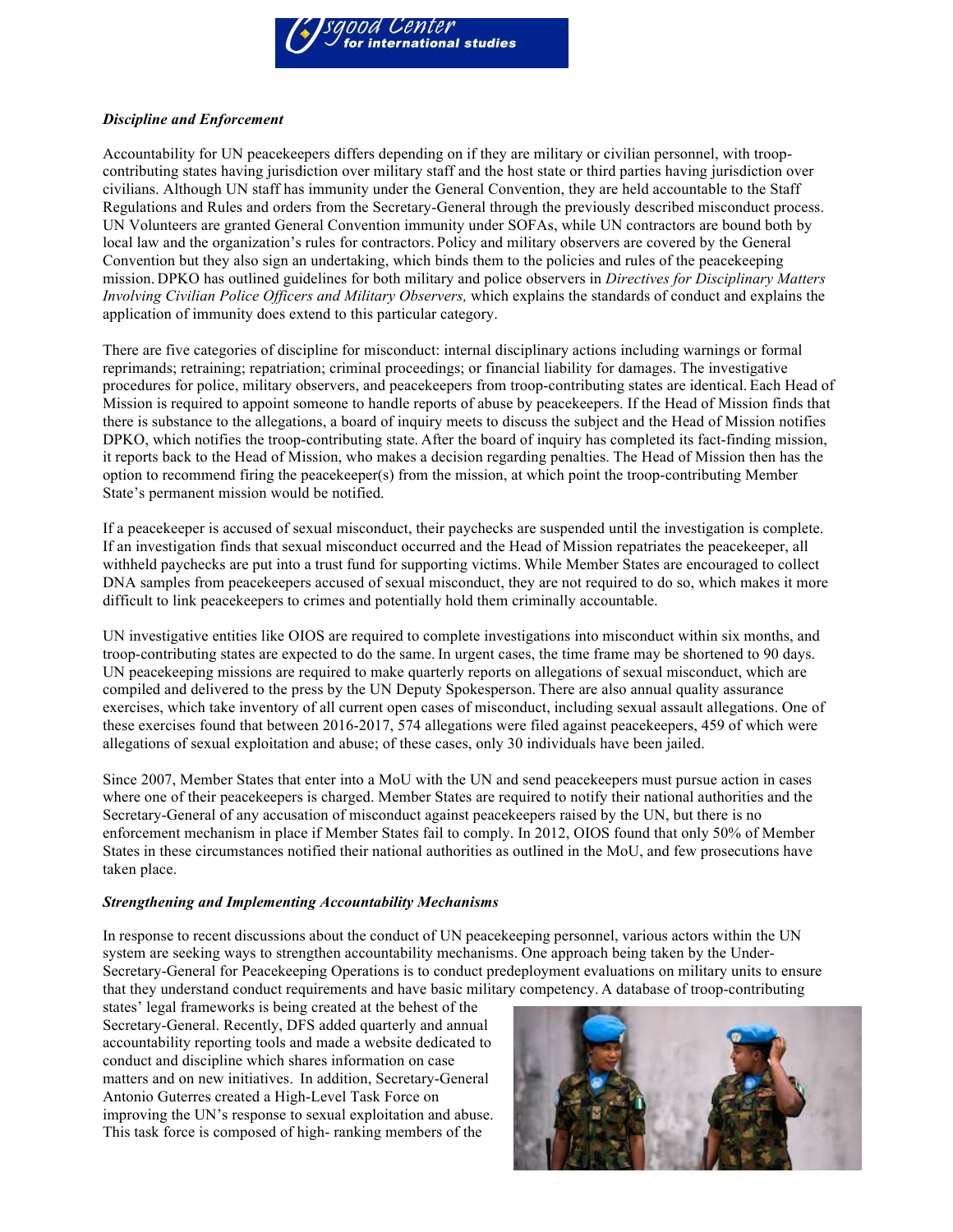

UN system and is mandated to create a comprehensive strategy to improve the UN's response to sexual misconduct.

A 2017 Secretary-General report outlines the UN's plan to improve the response to sexual abuse committed by peacekeepers. The strategy rests on four pillars: centering survivors in the process, ending impunity, creating partnerships with civil society and third parties, and developing more transparent communication. The report identifies patriarchal structures and gender inequality as the root causes of sexual abuse, which the report considers to be gendered violence. Actions to implement the strategy include: appointing Field Victims' Rights Advocates in high-misconduct missions, requiring all agency heads to certify that they have reported all allegations, developing a policy on balancing confidentiality with disclosing information to national authorities, creating a tool to screen UN personnel that have been dismissed due to allegations of sexual violence, developing a compendium of national laws on sexual exploitation, and creating a new policy requiring all staff to find an affidavit annually to confirm they understand UN standards of conduct and the consequences for violating them.

In 2018, the Secretary-General announced Action for Peacekeeping in which UN peacekeeping partners will be brought together to develop a set of principles and commitments to improve peacekeeping policies and processes. Additionally, on the invitation of the Secretary-General, 90 Member States have joined the Compact on Preventing Sexual Exploitation and Abuse as part of the Action for Peace initiative. It includes commitments from the Secretary-General and Member States to vet potential peacekeepers for past misconduct, facilitate investigations, collect and test DNA samples, and otherwise hold peacekeepers accountable.

#### *Conclusion*

Due to immunity under the General Convention and the limited action taken by some Member States in prosecuting their own peacekeepers, accountability for misconduct has been unreliable and inconsistent. The few rules that exist are poorly enforced and carry little heft. All of these things must be accounted for when attempting to reform conduct, discipline, and accountability mechanisms in peacekeeping.By understanding the current international bodies involved, the international documents that frame the issue, the status quo of training and discipline, and suggestions of what should be changed, C-34 make support the UN in operating peacekeeping missions that act with integrity and justice.

## *Further Research*

As delegates continue their research, they should consider the following: Have any peacekeepers from your Member State been accused of misconduct and what was the result? Does your Member State have an agreement with the Secretary-General on holding troops accountable? What prevention and accountability mechanisms do individual Member States have in place, and how can the UN support their enforcement? How do Member States train peacekeepers differently than others? How can the UN add consequences to the rules it has created for Member States? What new standards can the UN apply to troops? What tools can be used to support the reform of conduct, discipline, and accountability procedures for all levels of UN peacekeeping personnel?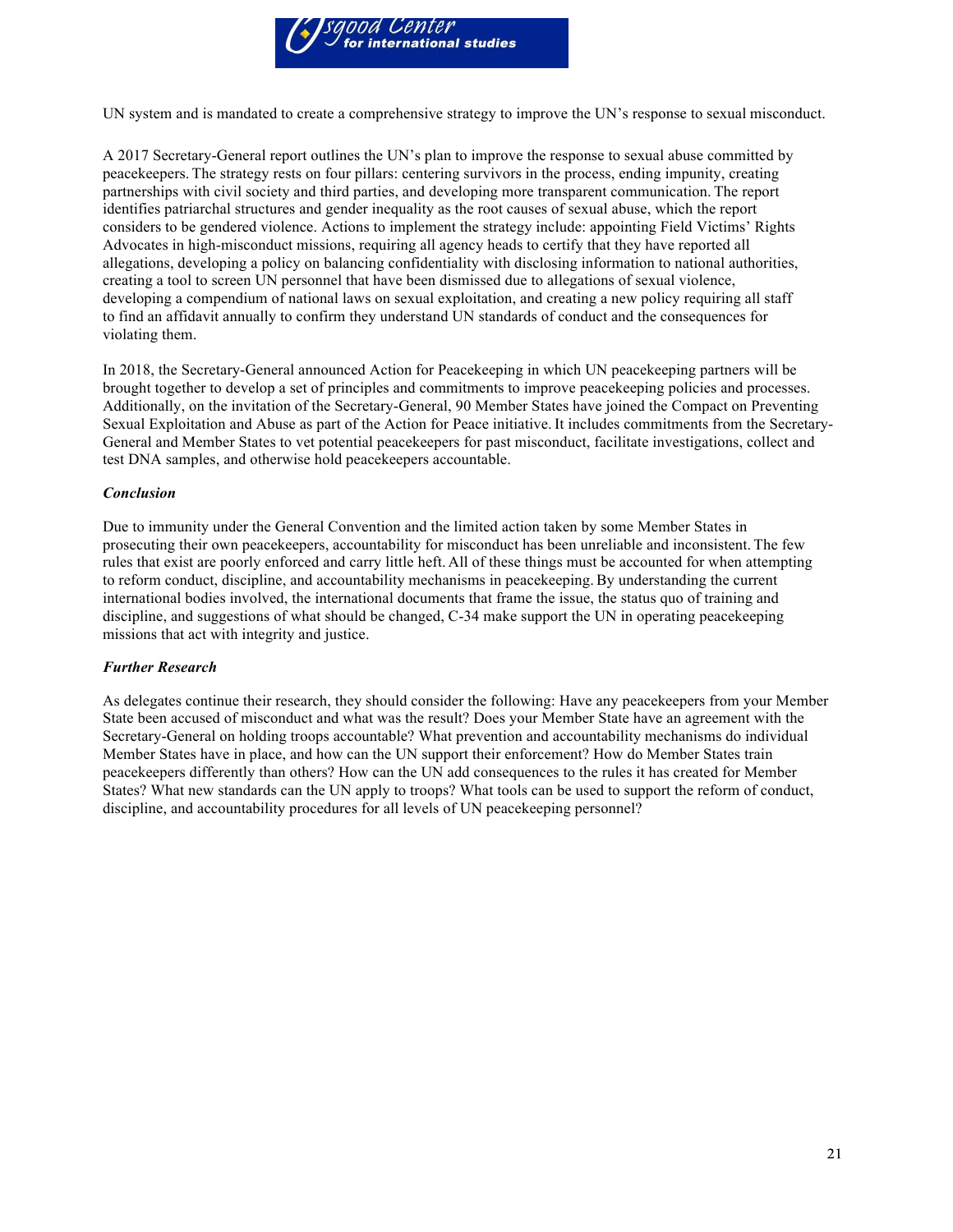

## **Annotated Bibliography**

Deschamps, M., et al. (2015). *Taking Action on Sexual Exploitation and Abuse by Peacekeepers.* Retrieved 21 August 2018 from: https://peaceoperationsreview.org/wp-

content/uploads/2015/12/CAR\_sexual\_exploitation\_Independent\_Review\_Report.pdf *This source is an independent review of the UN's response to allegations of sexual misconduct by peacekeepers in the CAR. It provides a critical third-party perspective of the problems with how the UN handles allegations. Further, this document provides an extensive list of dispositional, strategic, and operational changes that could be made to improve the UN's response. Delegates interested in a deeper understanding of the topic will find this document to be an informative guide on what sexual misconduct has previously occurred in peace operations.*

Petrova, M. (2015). *Criminal Misconduct and Sexual Offenses Committed by UN Personnel During Peacekeeping Missions.* Beyond Intractability. Retrieved 22 August 2018 from: https://www.beyondintractability.org/library/criminal-misconduct-and-sexual-offenses-committed-un- personnelduring-peacekeeping-missions

*This source provides an overview of the UN's current accountability mechanisms, proposes solutions, and outlines remaining challenges. It also contextualizes these efforts in the history of misconduct in peacekeeping. This source critiques both the UN and Member States in a way that exposes challenges C-34 must be prepared to face. It is an invaluable source for any delegate wishing to understand the problem holistically from a third-party perspective.*

Sheeran, S., et al. (2014). *Peacekeeping and Accountability – International Law Programme Meeting Summary.*  Chatham House. Retrieved 6 July 2018 from:

https://www.chathamhouse.org/sites/default/files/field/field\_document/20140528PeacekeepingAccountabi lity.pdf *This is a summary of an event held by Chatham House. During the event, four experts on peacekeeping discussed the challenges on holding peacekeepers accountable, providing an analytical perspective that is both academic and objective. This source provides a critical third-party perspective on misconduct in peacekeeping. It also includes policy critiques and suggestions for changes. Delegates will find this source to be a useful summary of challenges and possible solutions.*

United Nations, Department of Field Support, Conduct and Discipline Unit. (n.d.). *Conduct in UN Field Missions – Our Mandate* [Website]. Retrieved 8 July 2018 from: https://conduct.unmissions.org/mandate *This website outlines the mandate to address conduct in United Nations field missions.In addition to presenting the mandate, it briefly states in what ways UN personnel are trained and responsible for when acting on behalf of the United Nations. In order to properly address accountability, conduct, and discipline in peacekeeping, it is integral for delegates to understand the mandate and how the Department of Peacekeeping Operations is able to respond. To do so, this source is great starting point for delegates to begin.*

United Nations, General Assembly, First session. (1946). *Convention on the Privileges and Immunities of the United Nations (A/RES/22 (I)).* Adopted on the report of the Sixth Committee (A/43). Retrieved 11 September 2018 from: http://undocs.org/A/RES/22(I)

*This Convention grants immunity to the UN under international law. This immunity is extended to UN employees acting in their official capacity, including peacekeepers. This immunity is a major barrier to holding peacekeepers criminally accountable for their actions. Delegates would do well to familiarize themselves with this source in order to understand the ongoing issues with accountability of peacekeeping personnel that commit misconduct. Because C-34 does not have the power to change the Charter of the United Nations, delegates must be prepared to work within the immunity framework the Charter of the United Nations lays out.*

United Nations, General Assembly, Fifty-ninth session. (2005). *A comprehensive strategy to eliminate future sexual exploitation and abuse in United Nations peacekeeping operations (A/59/710)* [Report]*.* Retrieved 22 August 2018 from: https://undocs.org/A/59/710

*This source is the Zeid Report, which describes the extent of sexual misconduct by peacekeepers and includes recommendations for its amelioration. It includes a description of the means of accountability at the time of publication. Many of the recommendations made in the Zeid report have been implemented as policy. This is a critical document for discovering the progress made in the last decade and understanding the new policies that have been adopted. It can be considered the most influential*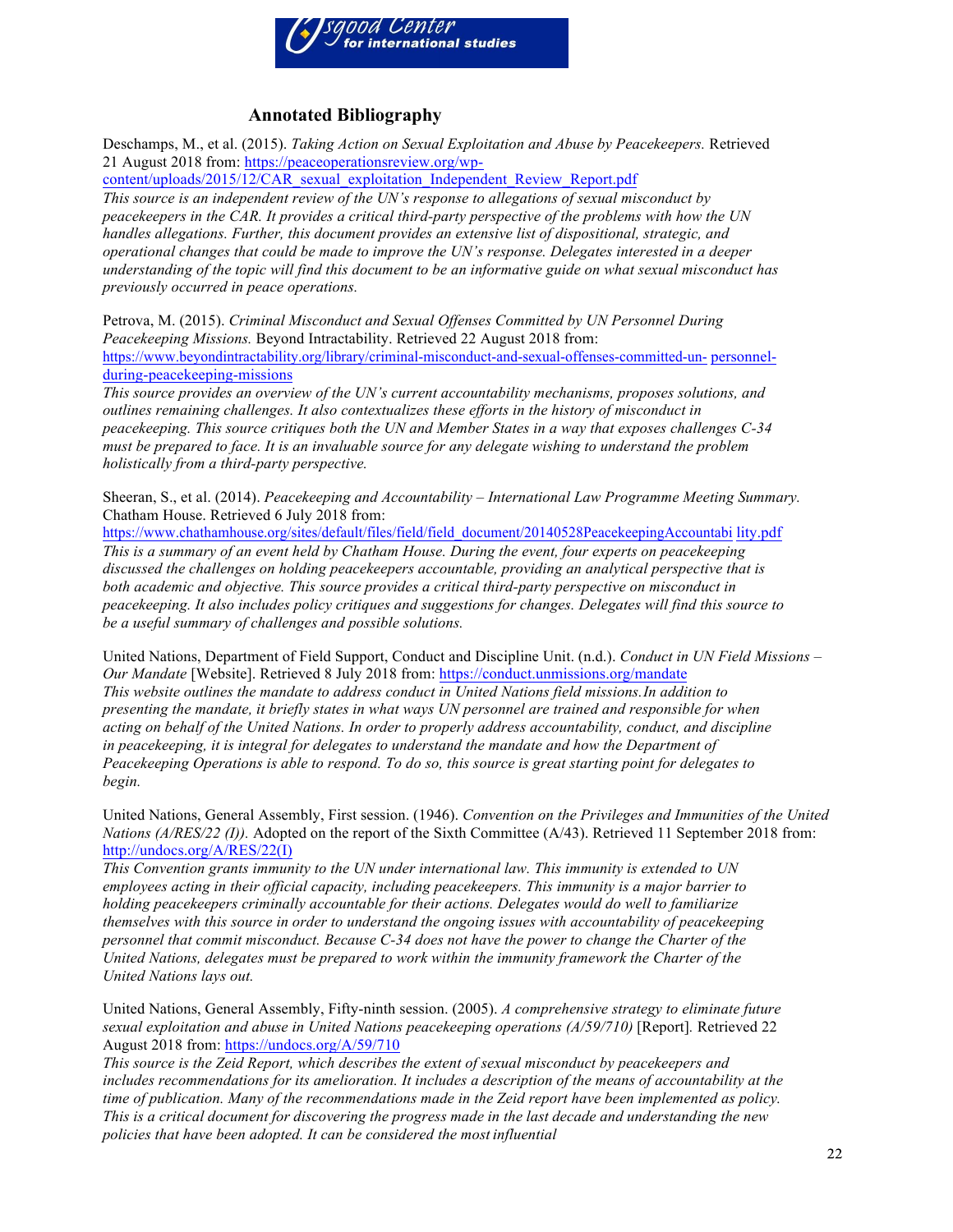

*document in addressing peacekeeper misconduct to date, making it necessary reading for delegates*

United Nations, General Assembly, Seventy-second session. (2017). *Implementation of the recommendations of the Special Committee on Peacekeeping Operations: Report of the Secretary- General (A/72/573).*  Retrieved 5 July 2018 from: https://undocs.org/A/72/573

*This is a report by the Secretary-General to the UN General Assembly. It gives a holistic overview of the current state of peacekeeping reform, including accountability, conduct, and discipline as well as other topics like budgetary concerns and peacekeeper mortality. It also explains the specific outcomes of previous requests made by C-34. Delegates will find it helpful for understanding the UN's current understanding of accountability, conduct, and discipline in peacekeeping, particularly section IV on People-Centered Operations.*

United Nations Peacekeeping. (n.d.). *Standards of Conduct* [Website]. Retrieved 8 July 2018 from: https://peacekeeping.un.org/en/standards-of-conduct

*This website provides an overview of standards of conduct for UN peacekeepers, as well as the UN's strategy for preventing misconduct. More importantly, this web page shows what the UN prioritizes in addressing these situations. The page includes details of the UN's zero-tolerance policy regarding sexual exploitation and abuse. It also has links to the legal frameworks individual Member States have laid out for their own troops.*

*Delegates will find this web page to be a good place to start their research due to its succinct overview of the rules peacekeepers are intended to follow.*

United Nations Secretariat. (2003). *Secretary-General's Bulletin: Special measures for protection from sexual exploitation and sexual abuse* (*ST/SGB/2003/13*). Retrieved 8 July 2018 from: www.undocs.org/ST/SGB/2003/13 *This is a bulletin by the Secretary-General addressing misconduct by peacekeeping personnel. This binding document prohibits UN employees from violating human rights, including by committing acts of sexual misconduct. It establishes a reporting hierarchy but does not describe specific consequences for misconduct, stating only that the Head of Mission should take appropriate action. Delegates will find it to be key to understanding the historical context of the topic and attempts to address misconduct.*

United Nations, Secretary-General. (2018). *Secretary-General's remarks to Security Council High-Level Debate on Collective Action to Improve UN Peacekeeping Operations*. Retrieved 14 September 2018 from: https://www.un.org/sg/en/content/sg/statement/2018-03-28/secretary-generals-remarks-security- council-high-leveldebate

*This address by Secretary-General Antonio Guterres to the Security Council highlights recent efforts to reform peacekeeping. It emphasizes some of the concerns the Security Council must prioritize in addition peacekeeper misconduct, including peacekeeper deaths and missions without clear end dates. Any delegate wishing to understand the political complexities behind peacekeeper misconduct will find this document to be a useful source.*

United Nations, Security Council, 7643rd meeting. (2016). *United Nations Peacekeeping Operations (S/RES/2272 (2016))* [Resolution]. Retrieved 22 August 2018 from: http://undocs.org/S/RES/2272(2016)

*This resolution by the Security Council supports and affirms the decision of the Secretary-General to expel peacekeeping forces accused of sexual abuse from their*

*country of service. It also asks that the Secretary-General continue this practice. Notably, this document openly recognizes that misconduct is under-reported, and identifies misconduct as a critical issue to be addressed, which delegates will find useful when crafting draft resolutions. This document provides delegates with an excellent example of a set of policy changes which have not yet been fully implemented*